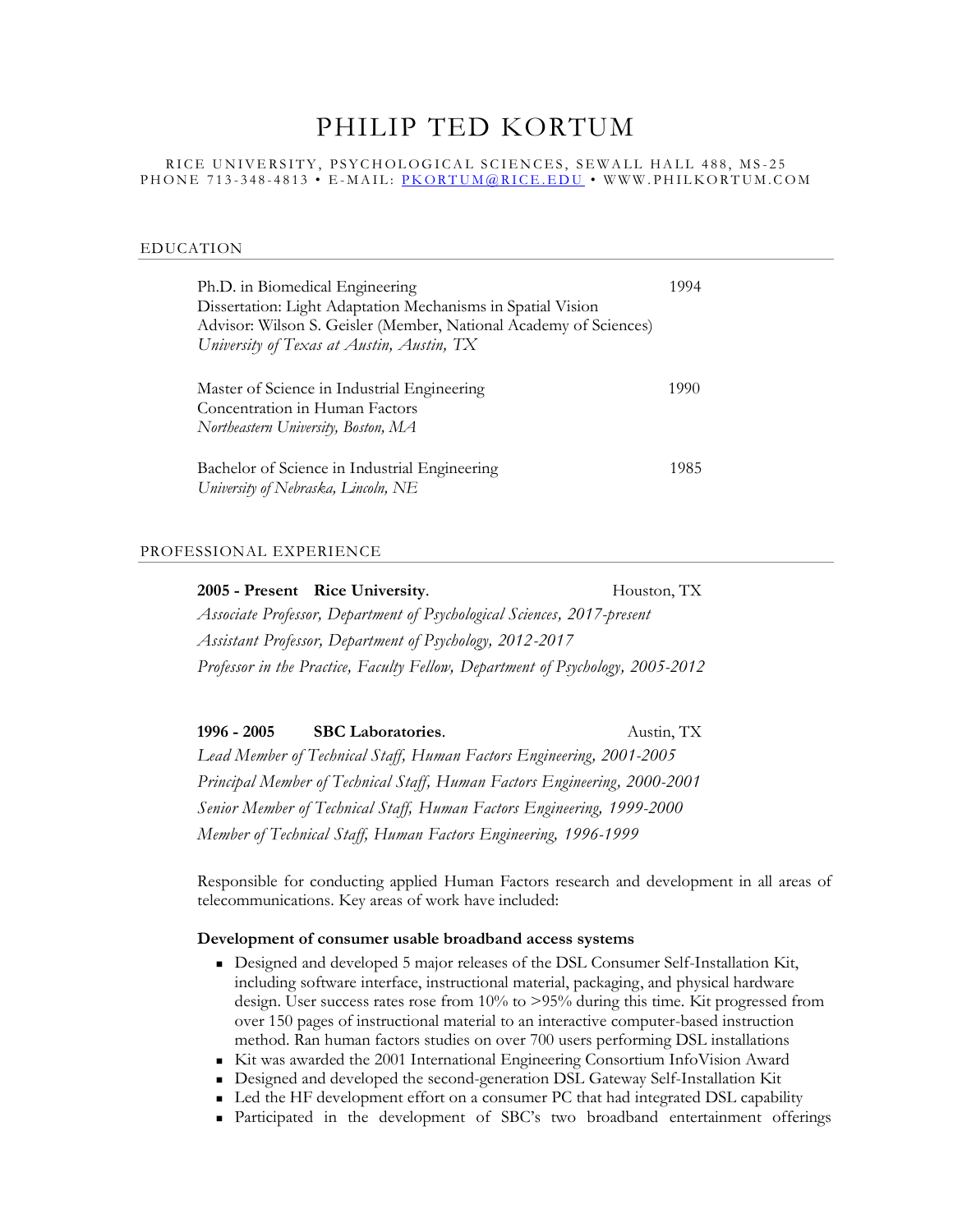(HomeZone Satellite+DSL and LightSpeed Fiber-to-the-node/fiber-to-the-home, now branded as U-verse). Efforts included human factors design of the remote controls and the set-top hardware, specification of the user interaction models and design of the complete graphical user interface for both of these broadband systems

### **Conducting applied research to support medium-and-near term business goals**

- Conducted ecologically-valid quality assessments of near-real-time video delivery to determine optimum DSL bandwidth requirements
- Conducted studies into user perceptions of Voice over IP. Conducted laboratory ITU P.800 studies, live field trial studies on a national network and longitudinal studies of CPE-based VoIP solutions
- Conducted research into users' perceptions of internet use under varying levels of bandwidth in an effort to understand DSL bandwidth requirements
- Conducted research into the dimensions along which users judged their overall websurfing experience, as a function of the attributes of web page design and delivery
- Conducted collaborative research with the University of Texas Graduate School of Information (Dr. Sanda Erdelez) into the serendipitous discovery of information while using the internet
- Conducted collaborative research with the University of Texas Graduate School of Information (Dr. Randolph Bias) into user perception of wait time while on hold when using telephone menu systems
- Initiated and coordinated a decade-long longitudinal study of the usability of SBC products and services through the global administration of a usability survey instrument
- Conducted longitudinal studies of user behavior while using SBC's first consumer internet portal, developing novel techniques for the visualization of the data
- Performed testing of numerous non-DSL broadband technologies to understand human perceptions of the various connection technologies
- Mentored graduate student (Rebecca Grier, University of Cincinnati) doctoral research into visual attention mechanisms and web page design. Research involved extensive use of an ERICA eye-tracking system for data collection

### **Design, development and analysis of Web and Internet applications**

- Led the Human Factors effort in the design and development of the global information architecture for the first generation of SBC's corporate and affiliate web presence (SBC, Southwestern Bell, Pacific Bell). Efforts included needs analysis, categorization studies, prototyping and extensive lab testing
- Designed and developed SBC's first consumer internet portal
- Performed multiple projects to ensure compliance with universal design goals and government requirements (Section 508 of the Workforce Rehabilitation Act and Section 255 of the 1996 Telecommunications Act)
- Led the Human Factors effort in the design and development of SBC's first Ecommerce offering, the DSL self-ordering tool. Tool allowed users to qualify their location and computer and then order and configure DSL
- Performed testing of numerous web-based hardware and software solutions to insure compliance with SBC Usability Standards. Performed design and development work with vendors to improve these products. Product categories evaluated include parental controls, virus protection, PC backup, content filtering, electronic yellow pages, advertising technologies, email appliances and web appliances
- Author of SBC's Web Design Guidelines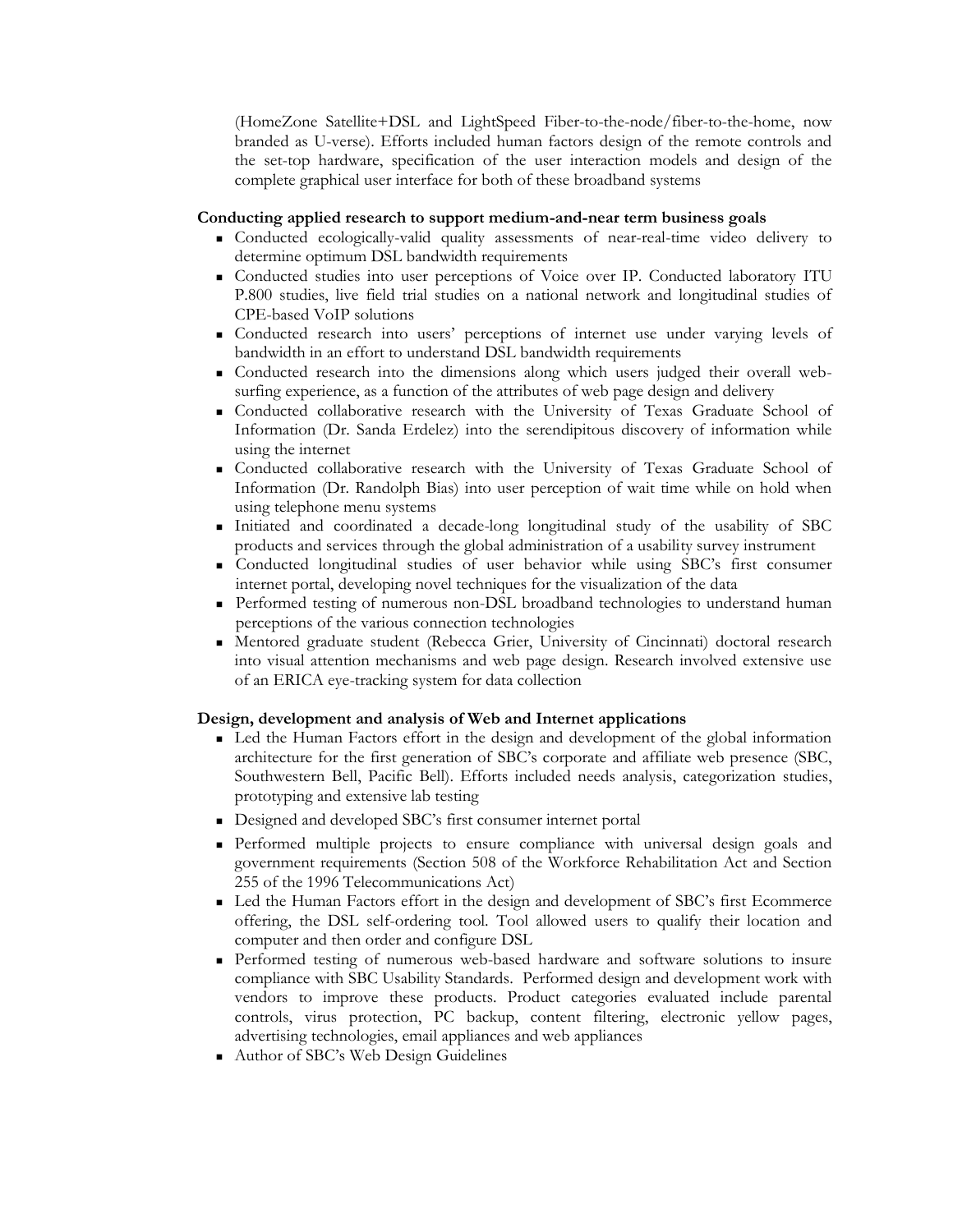# **1994 - 1996 University of Texas Center for Vision and Image Sciences.** Austin, TX

*Post-Doctoral Research Fellow*

■ Investigated the application of human vision capabilities and perceptions in the development of video display technologies. The research resulted in the development of a patented system for the display of highly compressed visual images in a perceptually loss-less fashion. Research involved the use of a Fourward Technologies (SRI) dual purkinje eye tracking system

# **1985 - 1990 Raytheon Company.** Waltham, MA

*Manager, Radar and Ship Systems Industrial Engineering, 1988-1990 Lead Industrial Engineer, Standard Missile Program, 1987-1988 Associate Industrial Engineer, 1985-1987*

- Provided Technical and Managerial leadership for 16 engineers and graphic illustrators in the areas of manufacturing, human factors, and safety engineering
- Created paper and computer-based assembly instructional material for the manufacture of highly complex missile and radar systems
- Improved effectiveness, efficiency and safety of manufacturing through the development and implementation of user-centered tools and processes.
- As manager, had responsibility for budgeting and scheduling of existing industrial engineering work and the development of accurate estimates for proposed work

## AWARDS AND HONORS

- Human Factors and Ergonomics Society Jack A. Kraft Innovator Award, 2020
- Sigma Xi, Scientific Research Honor Society, 2020
- Fellow, Association for Psychological Sciences (APS), 2019
- Fellow, Human Factors and Ergonomics Society (HFES), 2018
- Fellow, National Academy of Inventors (NAI), 2017
- Cletis Booher Service Award, HFES Houston Chapter, 2016
- Sarah A. Burnett Superior Teaching Award, 2015
- Sophia Meyer Farb Phi Beta Kappa Award for Teaching, 2014
- Led the Human Factors design for the DSL self-installation kit, which was awarded the International Engineering Consortium's Infovision Award, 2001
- SBC Laboratories Cabinet Award, Design of DSL self-installation kit, 2001
- SBC Network Planning and Engineering ROSS award for performance excellence, 2001
- SBC Laboratories Cabinet Award, Design of SBC E-channel portals, 2000
- SBC Laboratories Human Factors Outstanding Achievement Award, 2000
- SBC Laboratories Cabinet Award, Design of SBC consumer web portals, 1998
- SBC Laboratories Cabinet Award, Design of SBC's Internet offerings, 1996
- Alpha Pi Mu, National Industrial Engineering Honorary, Past President, Nebraska Chapter
- Psi Chi, National Psychology Honorary
- Eagle Scout, 1978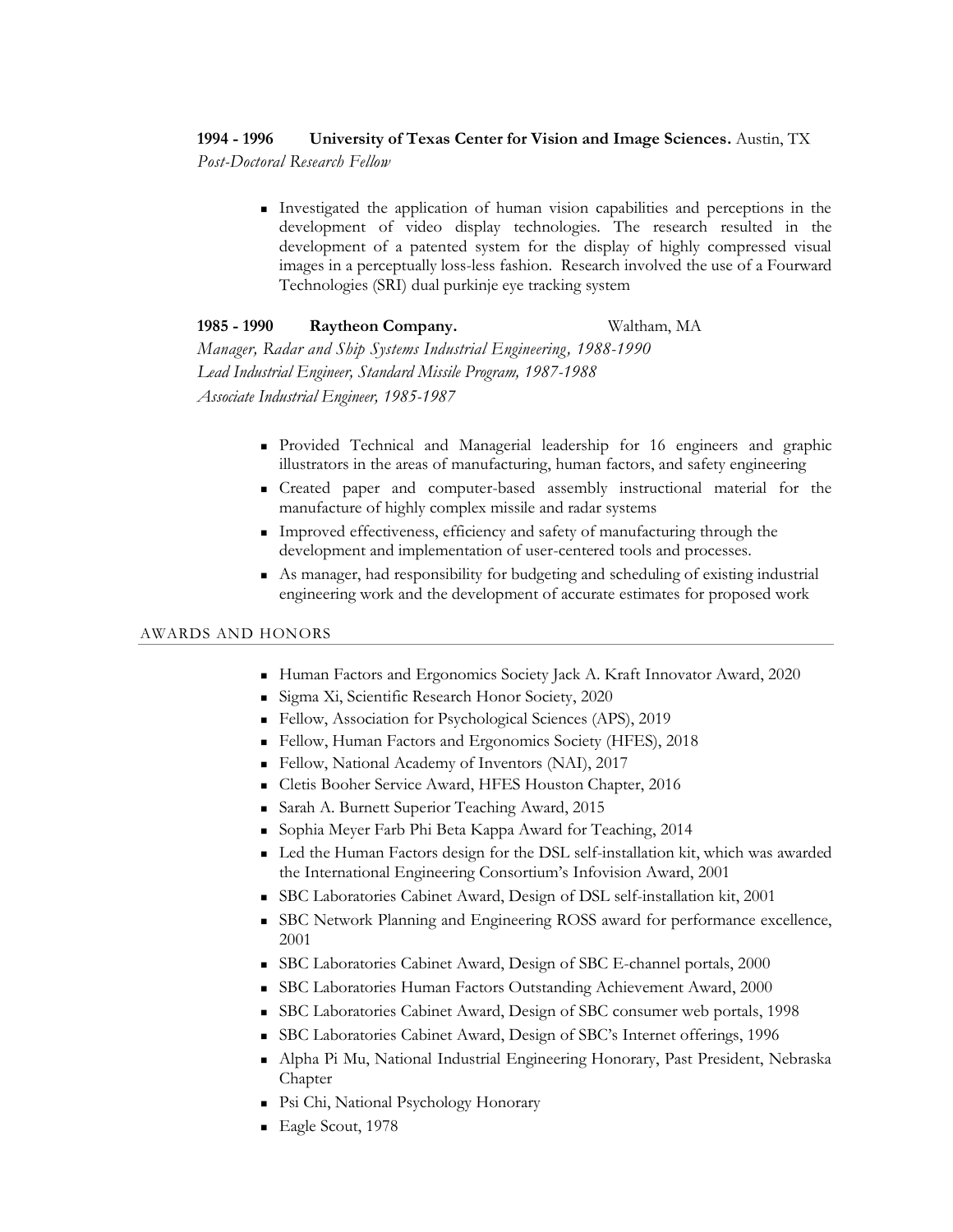- Editor, User's Guides to Human Factors and Ergonomic Methods Series, 2017, 2018, 2019, 2020, 2021, 2022
- Editorial Board, Journal of Usability Studies, 2014, 2015, 2016, 2017, 2018, 2019, 2020, 2021, 2022
- Editorial Board, Journal of Election Technology and Systems, 2013, 2014, 2015
- President, Houston Chapter, Human Factors and Ergonomics Society, 2007-2008, 2017-2018
- Human Factors and Ergonomics Society Finance and Budget Committee, 2018, 2019, 2020, 2021, 2022
- Human Factors and Ergonomics Society COVID Crisis Committee, 2020, 2021
- Human Factors and Ergonomics Society Paul M. Fitts Education Award Committee, 2016, 2017, 2018, 2019
- Rice University School of Social Sciences Faculty Advisory Committee, 2013, 2014, 2015
- Rice University Social Science School Course Review Committee, 2017, 2019, 2020, 2021, 2022
- Rice University, Co-Director, HCI/HF Professional Masters Program, 2018, 2019, 2020, 2021, 2022
- Rice University Faculty Sponsor for the student Human Factors and Ergonomics Society Chapter, 2019, 2020, 2021, 2022
- Rice University, Director of Undergraduate Studies for Psychological Sciences, 2017, 2018, 2019, 2020, 2021, 2022
- Rice University Faculty Conflicts Committee, 2013, 2014, 2015, 2016, 2017, 2018, 2019
- Rice University Committee on Teaching, 2011, 2012, 2013, 2014, 2015, 2016, 2017, 2018, 2019, 2020, 2021
- Rice University Psychology Undergraduate Research Pool Administrator, 2008, 2009, 2010, 2011, 2012, 2013, 2014, 2015, 2016, 2017, 2018, 2019, 2020, 202, 2022
- Rice University Psychology Undergraduate Committee, 2005, 2006, 2007, 2008, 2009, 2010, 2011, 2012, 2013, 2014, 2015, 2016, 2017, 2018, 2019, 2020, 2021, 2022
- Rice University Psychology Undergraduate Transfer Advisor, 2012, 2013, 2014, 2015, 2016, 2017, 2018, 2019, 2020, 2021, 2022
- Rice University Faculty Mentoring Program, 2018-2019
- Human Factors and Ergonomics Society Education and Training Committee, 2014, 2015, 2016, 2017
- Travis County Texas Elections Division STAR Voting System Design Team, 2012, 2013, 2014, 2015, 2016, 2017
- Rice University Faculty Owls Days Instructor, 2015
- Rice University Faculty Senate Executive Committee, 2009-2010
- Rice University Psi Chi International Psychology Honor Society Faculty Advisor, 2009, 2010
- Rice University Faculty Senate, 2005, 2006, 2007, 2008, 2009, 2010
- Rice University Childcare Provider Committee, 2007, 2008, 2009, 2010, 2011, 2012, 2013
- Rice University Admissions Office Faculty Phone-a-Thon, 2010
- Rice University Owl Days Speaker, 2010, 2013, 2019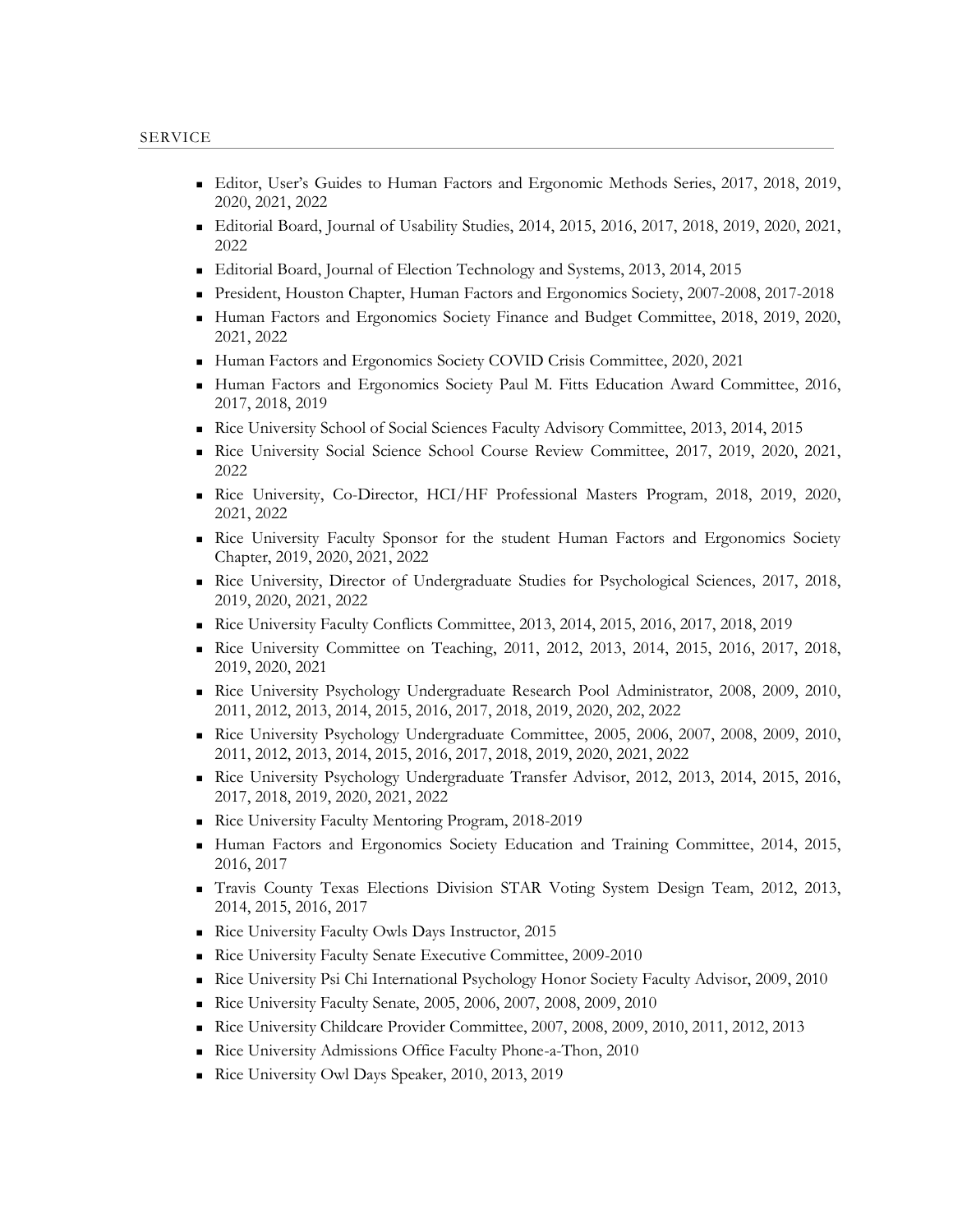- Vision Days Panel Speaker, 2013, 2015
- Rice University Psychology Graduate Committee, 2015, 2016
- Rice University Gardner Award Committee (Best Social Science Dissertation), 2015
- Rice University Faculty Senate Faculty Evaluations Committee, 2006-2007
- Rice University Faculty Senate Nominations and Elections Committee, 2005-2006, 2006-2007
- Human Factors and Ergonomics Society Ely Committee (best HF paper), 2011, 2012, 2013, 2015
- Director (Seat 1), Houston Chapter, Human Factors and Ergonomics Society, 2010, 2011, 2012, 2013, 2014, 2015
- Chair, Human Factors and Ergonomics Society Communications Technical Group, 2004, 2005, 2006, 2007, 2008
- Executive Committee, Texas Regional Human Factors and Ergonomics Society Conference, 2008, 2011, 2014, 2017
- Executive Committee, Houston Human Factors and Ergonomics Society Conference, 2006, 2007, 2009, 2010, 2012, 2013, 2015, 2018, 2019, 2020, 2021, 2022
- Program Chair, Houston Human Factors and Ergonomics Society Conference, 2010, 2012, 2013, 2021, 2022
- Developed innovative new session format for Human Factors and Ergonomics Society Conference called Posters with Fellows. Co-chair, 2013, 2014, 2015, 2016, 2017, 2018, 2019, 2020 (*Chats with Fellows* due to COVID), 2021
- Conference Chair, Houston Human Factors and Ergonomics Society, 2006, 2019
- Conference Co-Chair, 6<sup>th</sup> Conference on Human Factors and the Web, 2000
- Member, Rice 360 Institute for Global Health
- Member, Human Factors and Ergonomic Society (HFES)
- Member, Association for Psychological Science (APS)
- Member, Association for Computing Machinery SIGCHI
- Member, Usability Experience Professionals Association (UXPA)
- Ad Hoc Reviewer for: National Academies of Sciences, Engineering, and Medicine; Human-Computer Interaction; Scientific Reports; Applied Cognitive Psychology; Human Factors; Behavior Research Methods, Instruments and Computers; Journal of Usability Studies; Interacting with Computers; International Journal of Mobile HCI; International Journal of Human Computer Interaction; International Journal of Engineering and Technology; Engineering Studies; BMC Medical Informatics and Decision Making; Frontiers: MobiSys; Journal of Medical Internet Research; Vaccine; Human Factors and Ergonomics Society Perception and Performance TG; Human Factors and Ergonomics Society Communications TG; HFES Internet TG; HFES Health Care TG; HFES Surface Transportation TG; Human Factors and the Web; Association for Computing Machinery Computer-Human Interaction SIG; Wiley Publishing; Sage Publications; Cengage Publishers; NASA Human Research Program; Morgan-Kaufmann; McGraw-Hill.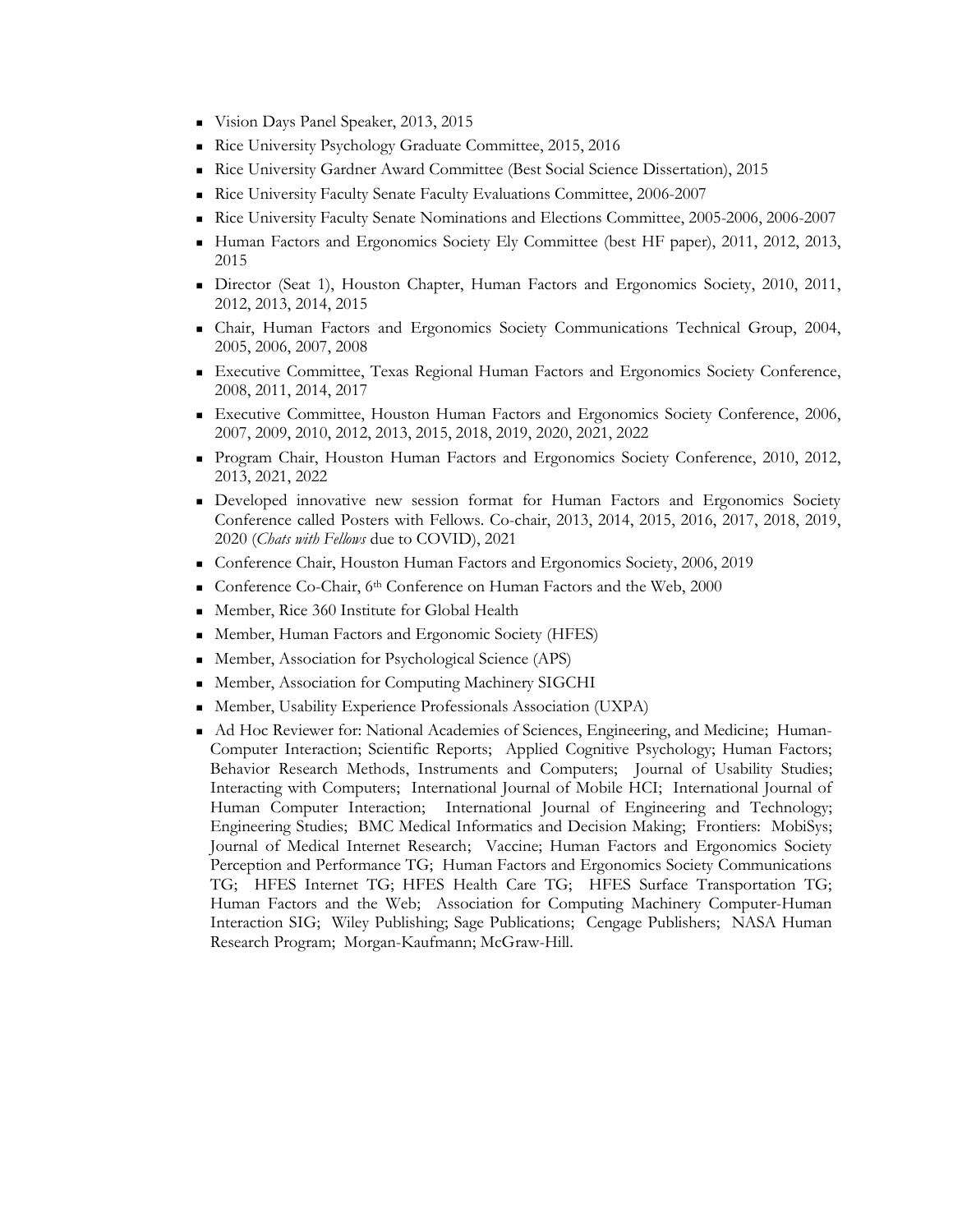### GRANTS AND FUNDING

Institute of Education Sciences. Efficient Education Research via the OpenStax Learning Platform. Co-Principle Investigator. \$700,000. 8/21- 8/22.

National Science Foundation. SaTC:RAPID: Optimizing vote-by-mail implementations on consumer grade equipment. Co-Investigator. \$200,000. 7/20-7/22

Rice University COVID 19 Research Fund. Making voting safe for voters and poll workers: Meeting the Challenge of the CONVID-19 Pandemic. Co-PI. \$43,300. 4/20-12/20

Rice University BRIDGE COVID 19 Research Fund. Measuring polling station waits in pandemic voting. Co-PI. \$3750. 4/20-12/20

Rice University ENRICH seed grant program. Aging in Place with Cognitive Impairment: Toward User-Centered Assistive Technologies, Co-Investigator. \$20,250. 4/29/20- 5/1/21

Houston Solutions Lab, How Can a Human Factors Approach to System Design Make the Houston METRORail Safer? Co-PI. \$69,202. 2019-2020

MIT Election Data and Science Lab (MEDSL), Voter Detection of Anomalies on BMD Ballots. Co-Investigator. \$3,500. 2019-2020

Rice University Department of Psychological Sciences, Seed Grant Program. Exploring the relationship between cognitive ability and the subjective assessment of usability. Co-Investigator. \$7,400. 2018-2019.

Rice University, Quality Enhancement Plan. Scaffolding Experiential Inquiry and Research into the Curriculum Phase II. Co-Investigator. \$27,500. 2018-2019.

Ford Motor Company University Research Program. Measuring Customers Trust with Autonomous Vehicles. Co-Investigator. \$100,000. 2018-2019.

Rice University, Inter-Disciplinary Excellence Award (IDEA). Toward Experience-Guided Design of Effective Assistive Devices. Co-Investigator. \$75,000. 2017-2018.

Rice University, Quality Enhancement Plan. Scaffolding Experiential Inquiry and Research into the Curriculum Phase 1 Planning Grant. Co-Investigator. \$10,000. 2017-2018.

National Science Foundation CNS-1409401. Voting Systems Architectures for Security and Usability. Co-PI. \$1,215,958. 2014-2019.

Cisco Systems – Usability of mobile applications. Research support funding of \$10,000. 2012-2013.

National Institute of Standards and Technology #60NANB12D249. Usability of e2e Voting Systems. PI. \$198,296. 2012-2014.

National Institute of Standards and Technology (through IDox). Voting Systems: Analysis of Auditory Ballot Interfaces. Co-PI. \$82,000. 2011-2013.

National Science Foundation #CNS-1049723. Usability of Voting Systems. PI. \$170,000. 2010-2013.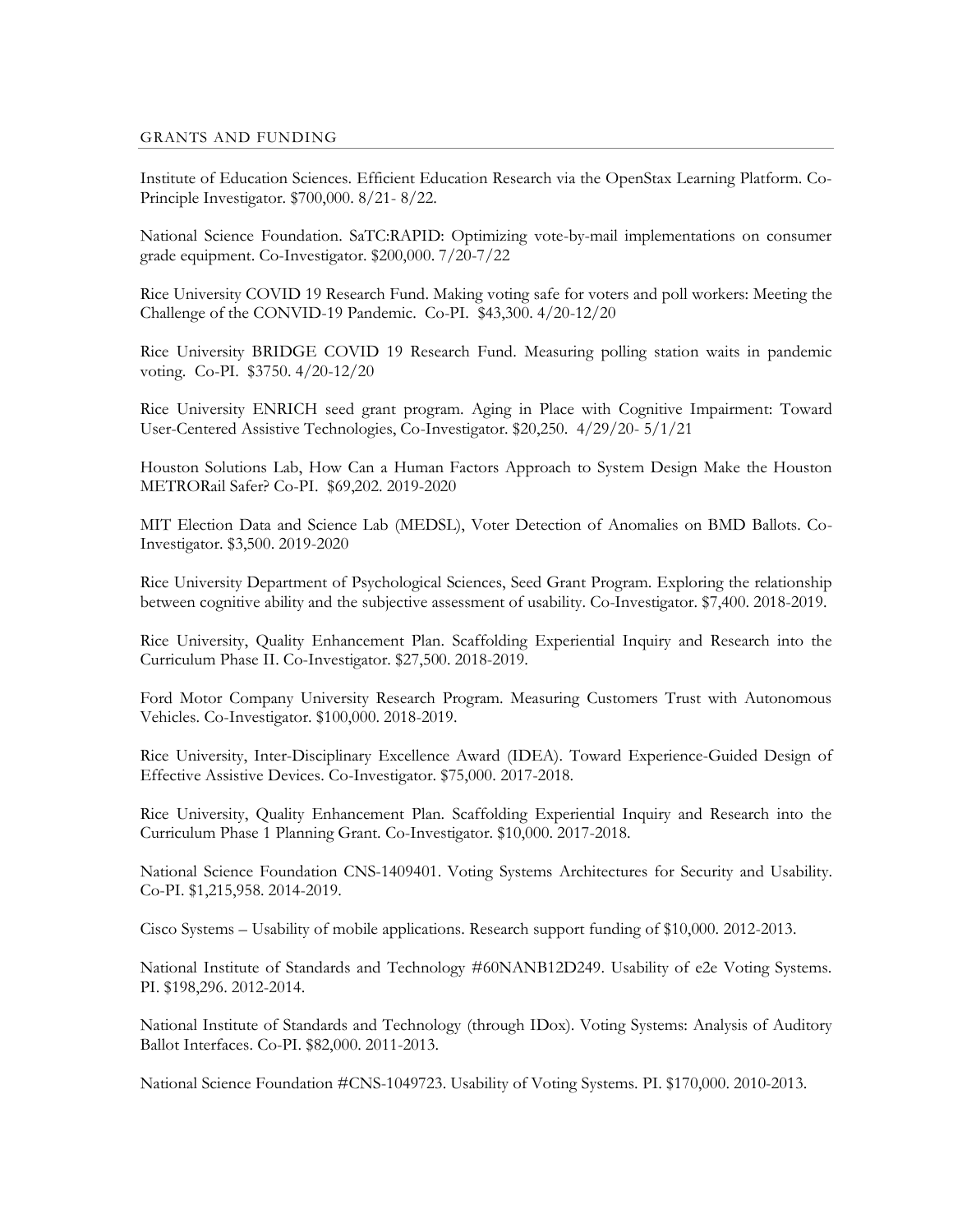National Science Foundation #HCC-0803556. Understanding and Optimizing Wireless Mobile Computing for Underserved Urban Communities. Co-PI. \$569,000 total funding. 2008-2011.

ExxonMobil – Software Ergonomics and Usability. PI. \$39,700. 2009-2011.

United States Cancer Pain Relief Committee (through UTMDACC) Development of an Intelligent Monitoring System for Cancer Pain Using Bayesian Statistical Models. PI. \$62,361. 2009-2011.

ExxonMobil – Software Ergonomics. PI. \$33,000. 2008-2009.

Brown Teaching Grant – Human Factors of Non-Traditional Interfaces. \$2699. 2008.

Howard Hughes Medical Institute, Undergraduate Science Education – Beyond Traditional Borders. Collaborator. Grant total \$2,198,923. Collaboration total \$317,323. 2005-2009.

### COURSES TAUGHT

- Introduction to Human Factors and Ergonomics Design PSYC 370: Fall 2005, Fall 2006, Fall 2007, Fall 2008, Fall 2009, Fall 2010, Fall 2011, Fall 2012, Fall 2013, Fall 2014, Fall 2015, Fall 2016, Fall 2017, Fall 2018, Fall 2019, Fall 2020, Fall 2021
- Methods in Human Computer Interaction PSYC 409/609: Spring 2007, Fall 2008, Spring 2011, Fall 2012, Spring 2014, Fall 2015, Fall 2017, Fall 2019, Fall 2021
- Human Factors of Non-Traditional Interfaces PSYC 462/662: Fall 2007, Spring 2010, Spring 2013, Fall 2014, Fall 2016, Fall 2018, Spring 2022
- Medical Human Factors PSYC 463/663: Spring 2009, Spring 2012, Spring 2014, Spring 2016, Spring 2018, Spring 2020, Spring 2021
- Usability Assessment PSYC 464/664: Spring 2015, Spring 2017, Spring 2019, Fall 2020
- HF/HCI Capstone PSYC 600: Spring 2021, Spring 2022
- Statistical Methods for Psychology PSYC 339: Spring 2006, Fall 2006, Spring 2008, Fall 2009, Fall 2010, Fall 2011
- Seminar in Human Computer Interaction PSYC 531: Spring 2007, Spring 2008, Fall 2009, Fall 2010, Spring 2012, Fall 2013, Fall 2014, Fall 2015, Spring 2017, Fall 2018, Spring 2022
- Supervised Research PSYC 485/CSCI 390 (143 students) Includes 3 CogSci Honor students, 5 PSYC honors students, 5 SSURE winners, and 1 Brelsford Award Winner
- Rice Century Scholar Advisor (2 students)
- Graduate student committees served on: 42
- Graduate student committees chaired: 12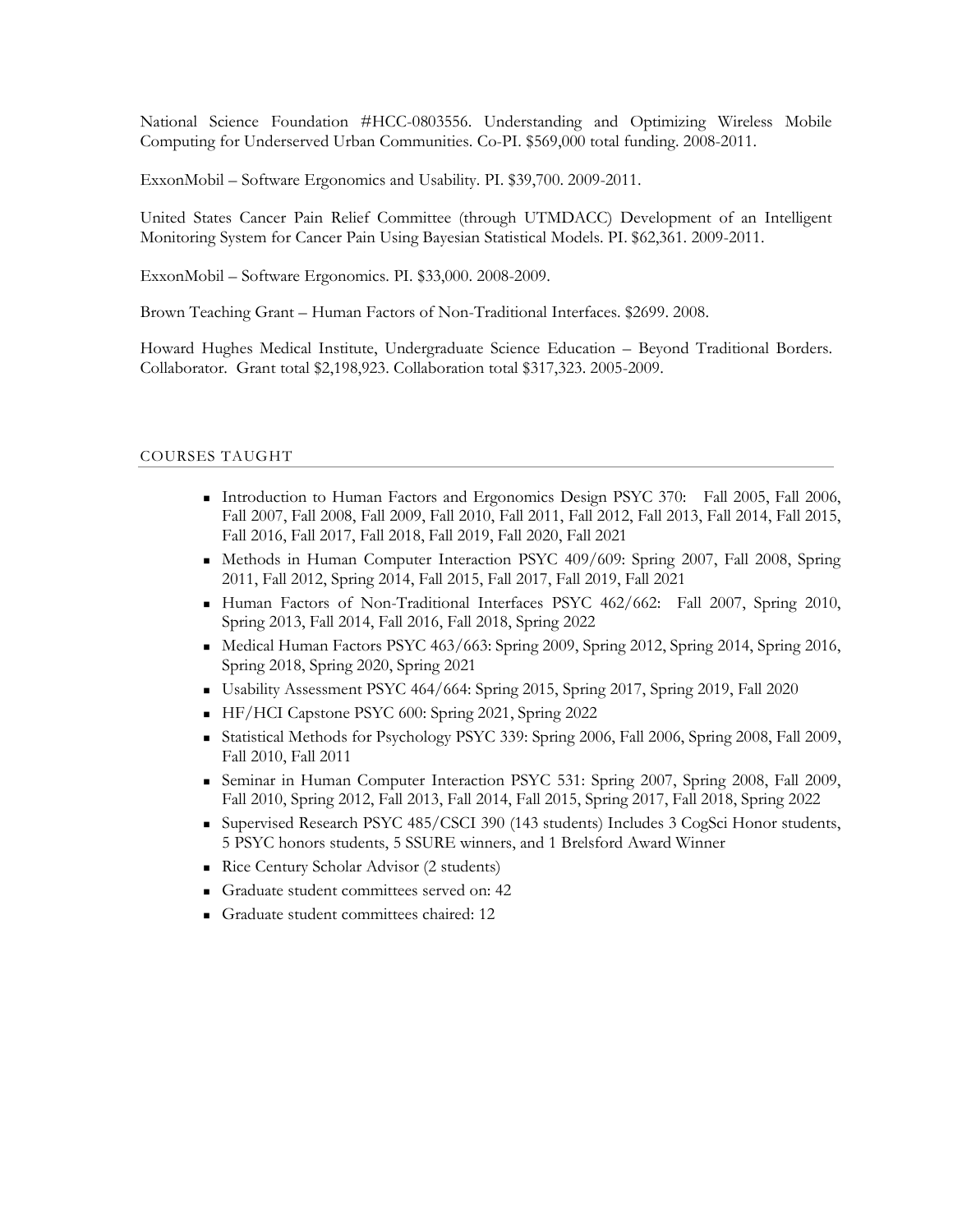Kortum, P. (submitted). Where's my jet pack? Waiting for the revolution in statistical analysis software interfaces, but going in the wrong direction. Submitted to *ACM Interactions*.

Robertson, I., & Kortum, P., Acemyan, C. Z., & Oswald, F. L. (submitted). The Development of the Trust in Self-driving Vehicles Scale (TSDV). Submitted to *Transportation Research Part F: Traffic Psychology and Behaviour*

Rose, C.G., Cherukuri, S., Kortum, P., Wool, Z.H. & O'Malley, M.K. (submitted). Examining Usability Experiences of Assistive Wearable Devices. Submitted to *Journal of Assistive Technology*

Robertson, I.W. and Kortum, P. (in press). The Usability of Face Coverings Used to Prevent the Spread of COVID-19. *Human Factors*.

Acemyan, C.Z., Kortum, P., and Oswald, F.O. (2022). The Trust in Voting Systems (TVS) Measure. *International Journal of Technology and Human Interaction 18*(1), 1-23.

Kortum, P. (in press). When Human Factors Fails: Intentional and Unintentional Bad Designs. *Ergonomics in Design*.

Sharman, J., Wallach, D.S., Kortum, P., and Acemyan, C.Z. (2021). Good Examples help; Bad Tools Hurt: Lessons for teaching computer security skills to undergraduates. *International Journal of Computer Science Education in Schools 5*(2), 74-92.

Johnson, J., Asma, E., Acemyan, C.Z., Oden, M., Richards-Kortum, R., and Kortum, P. (2021). Development and use of heuristics to evaluate neonatal medical devices for use in low resource settings. *Journal of Usability Studies 17*(4), 12-20.

Kortum, P. and Chaparro, B. (2021). Preface to the Special Issue on the Science Behind Usability and UX. *Human Factors, 63*(5), 733-735. Los Angeles, CA: SAGE Publications. https://doi.org/HF1026906.

Garcia, K., Robertson, I., & Kortum, P. (2021). A Comparison of Presentation Mediums for the Study of Trust in Autonomous Vehicles. *Proceedings of the Human Factors and Ergonomics Society*, *65*(1), 878-882. Los Angeles, CA: SAGE Publications.

Kortum, P., Byrne, M.D., & Whitmore, J. (2021). Voter Verification of BMD Ballots Is a Two-Part Question: Can They? Mostly, They Can. Do They? Mostly, They Don't. *Election Law Journal 20*(3), 243- 253. Also available at <https://arxiv.org/abs/2003.04997>

Wilczewski, H., Mulfinger, E., Alexander, L., Kortum, P., & Oswald, F.O. (2021). How Does Usability Affect the Workplace? Personality as a Predictor. *2021 SIOP Annual Conference*

Kortum, P. and Acemyan, C.Z. (2021). How Does Keyboard Type Impact Password Strength Perceptions? User Assessments of Password Security Across Onscreen and Desktop Keyboards. *International Journal of Technology and Human Interaction 17*(1), 90-104.

Kortum, P., Acemyan, C.Z., and Oswald, F.O. (2021). Is it time to go positive? Assessing the positively worded System Usability Scale (SUS). *Human Factors*, *63*(5), 987-998.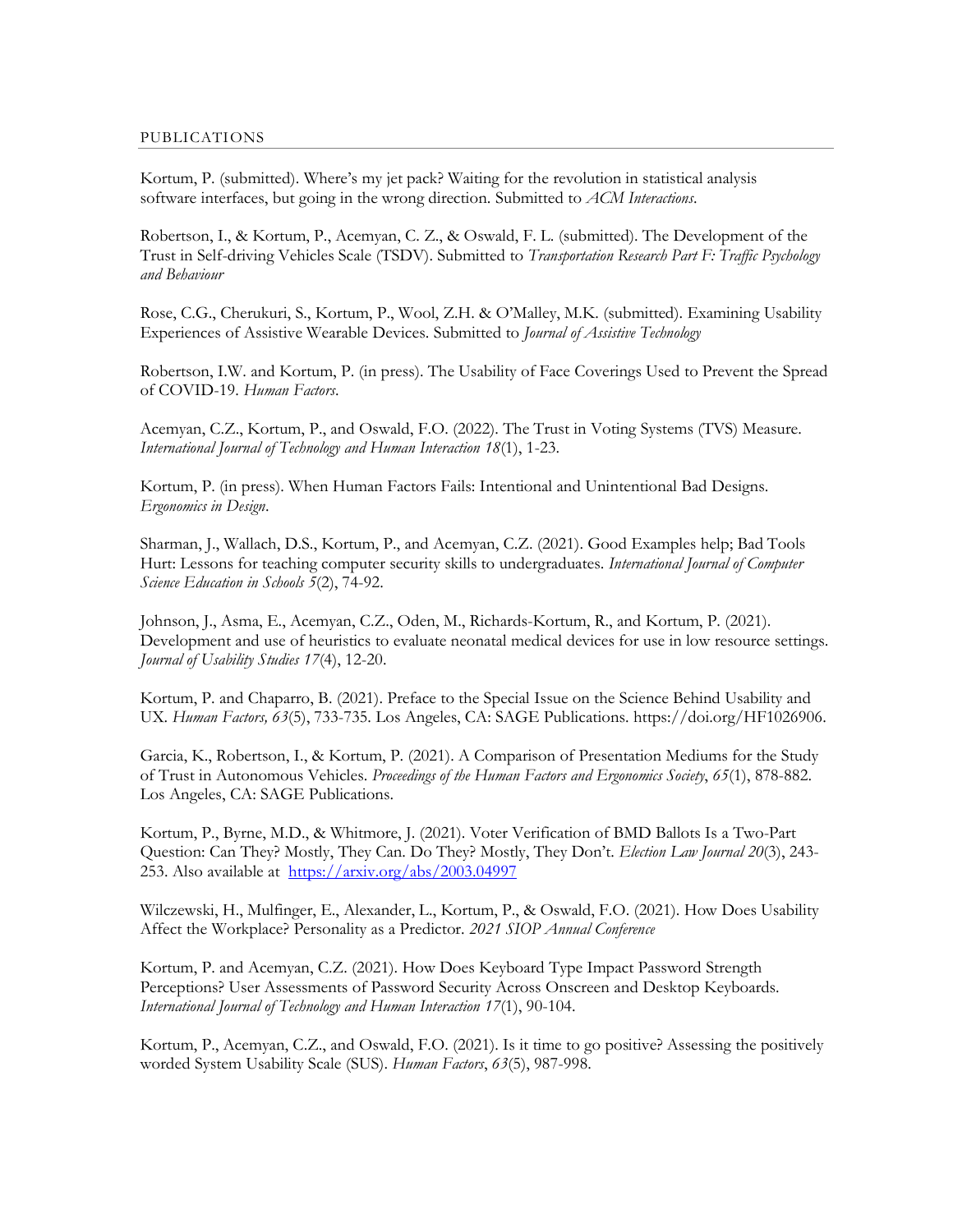Robertson, I.W., Kortum, P, Oswald, F.L., & Acemyan, C.Z. (2020). Novices Do Not Perform Like Experts on an Open Card Sort but Do Approximate Expert Performance on a Closed Card Sort. *Proceedings of the Human Factors and Ergonomics Society 64*(1), Santa Monica, CA: Human Factors and Ergonomics Society.

Shanklin, R., Kortum, P. & Acemyan, C.Z. (2020). Adaptation of Heuristic Evaluations for the Physical Environment. *Proceedings of the Human Factors and Ergonomics Society 64*(1), Santa Monica, CA: Human Factors and Ergonomics Society.

Gao, M., Kortum, P. and Oswald, F.L. (2020). Multi-Language Toolkit for the System Usability Scale. *International Journal of Human-Computer Interaction, 36*(20), 1883-1901

Robertson, I.W. and Kortum, P. (2020). Validity of Three Discount Methods for Measuring Perceived Usability. *Journal of Usability Studies*, *16*(1), 13-28.

Kortum, P. & Byrne, M.D. (2020). Making Votes Count. Why It's as Much Psychology (and Ballot Design) As Security. *APS Observer, 33*(8).

Xiong, J., Acemyan, C.Z. and Kortum, P. (2020). SUSapp: A free mobile application that makes the SUS easier to use in research. *Journal of Usability Studies*, *(15)*3, 133-144.

Kortum, P., Stein, R., Acemyan, C.Z., Vann, E., & Wallach, D. (2020). How Human Factors Can Help Preserve Democracy in the Age of Pandemics. *Human Factors*, *62*(7), 1077–1086.

Kim, S.Y., Clark, J.P., Kortum, P., and O'Malley, M.K. (2019). The Influence of Cue Presentation Velocity on Skin Stretch Perception. *World Haptics 2019,* 485-490.

Kortum, P. and Acemyan, C.Z. (2019). An examination of the effort hypothesis for the perceived strength of passwords. *Proceedings of the Human Factors and Ergonomics Society 63*(1), Santa Monica, CA: Human Factors and Ergonomics Society.

Robertson, I. and Kortum, P. (2019). An Investigation of Different Methodologies for Rating Product Satisfaction. *Proceedings of the Human Factors and Ergonomics Society 63*(1), Santa Monica, CA: Human Factors and Ergonomics Society.

Bernhard, M., Sharman, J., Kumar, D., Acemyan, C.Z, Kortum, P., Wallach, D. & Halderman, A. (2019). On the Usability of HTTPS Deployment. In *CHI Conference on Human Factors in Computing Systems Proceedings.* ACM, New York*,* NY, USA.

Kortum, P. and Acemyan, C.Z. (2019). Usability assessments of mobile applications as a function of geographic location. *International Journal of Mobile Human Computer Interaction, 11*(1), 1-15.

Acemyan, C.Z, Kortum, P., Byrne, M.D. & Wallach, D. (2018). Summative Usability Assessments of STAR-Vote: A Cryptographically Secure Voting System That Has Been Proven to Be Easy to Use. *Human Factors*. DOI: 10.1177/0018720818812586

Grier, R. A., Allanson, K., Bangor, A., Kortum, P., Acemyan, C.Z., & Oswald, F.L. (2018). Using the SUS: Lessons Learned & Forward looking Research. In *Proceedings of the Human Factors and Ergonomics Society, 62*(1), pp. 2037-2042. Santa Monica, CA: Human Factors and Ergonomics Society.

Gao, M. and Kortum, P. (2018). Psychometric evaluation of the Usefulness, Satisfaction, and Ease-ofuse questionnaire. In *Proceedings of the Human Factors and Ergonomics Society, 62*(1), pp. 1414-1418. Santa Monica, CA: Human Factors and Ergonomics Society.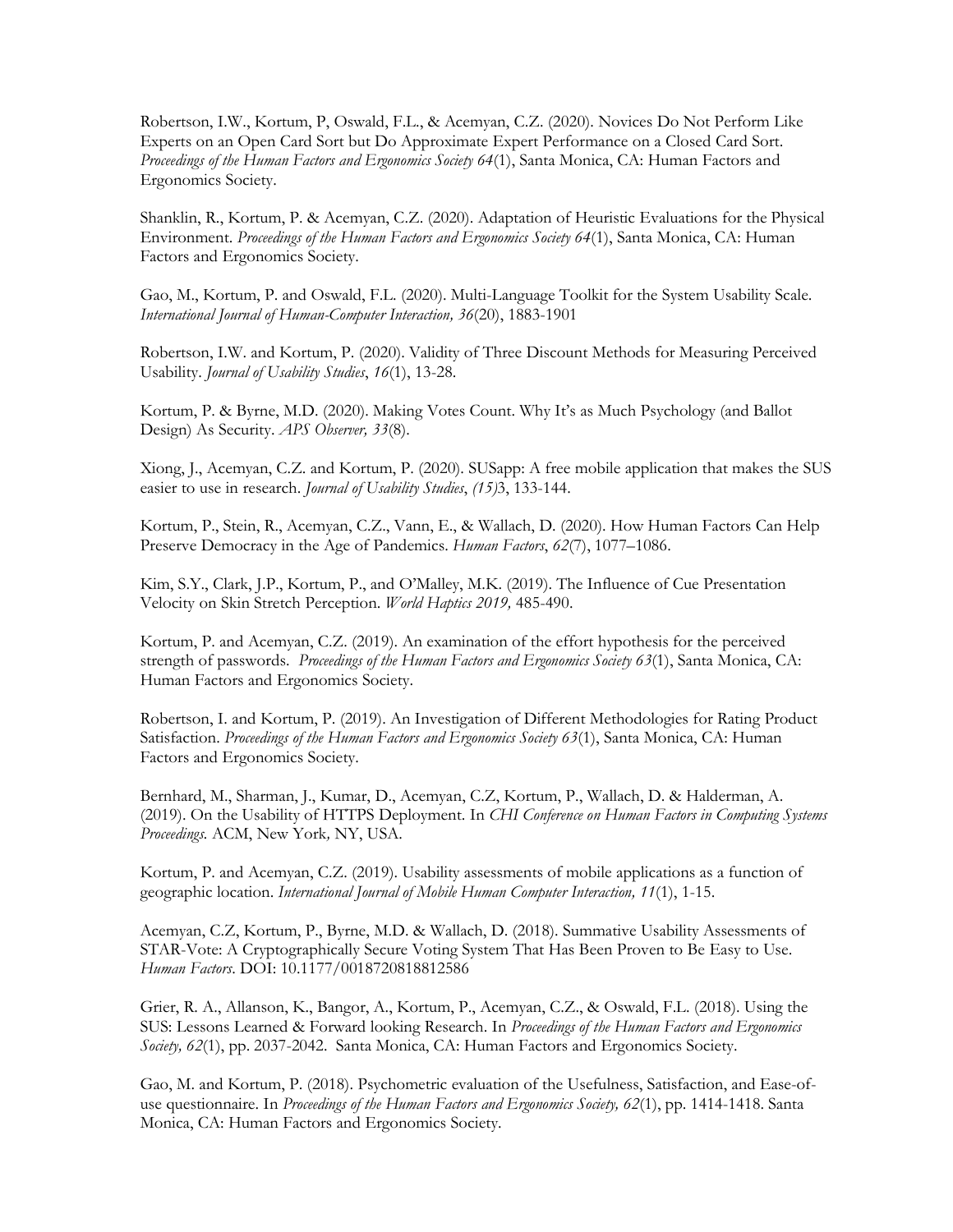Acemyan, C.Z. and Kortum, P. (2018). 2FA Might Be Secure, But It's Not Usable: A Summative Usability Assessment of Google's Two-factor Authentication (2FA) Methods. In *Proceedings of the Human Factors and Ergonomics Society, 62*(1), pp. 1141-1145. Santa Monica, CA: Human Factors and Ergonomics Society.

Robertson, I. and Kortum, P. (2018). Extraneous Factors in Usability Testing: Evidence of Decision Fatigue During Sequential Usability Judgments. In *Proceedings of the Human Factors and Ergonomics Society, 62*(1), pp. 1409-1413. Santa Monica, CA: Human Factors and Ergonomics Society.

Kortum, P. and Acemyan, C.Z. (2018). The impact of geographic location on the subjective assessment of system usability. *International Journal of Human-Computer Interaction, (35)*2, 123-130.

Acemyan, C.Z and Kortum, P. (2018). Does the Type of Presentation Medium Impact Assessments of the Built Environment? An Examination of Environmental Usability Ratings Across Three Modes of Presentation. *Journal of Environmental Psychology, 56.* 30-35.

Acemyan, C.Z. and Kortum, P. (2017). Assessing the usability of the Hart InterCivic eSlate during the 2016 presidential election. *Proceedings of the Human Factors and Ergonomics Society, 61*(1)*,* pp. 1404-1408. Santa Monica, CA: Human Factors and Ergonomics Society.

Robertson, I. and Kortum, P. (2017). The Effect of mental fatigue on subjective usability scores. *Proceedings of the Human Factors and Ergonomics Society, 61*(1)*,* pp. 1461-1465. Santa Monica, CA: Human Factors and Ergonomics Society.

Gao, M. and Kortum, P. (2017). Measuring the usability of home healthcare devices using retrospective measures. *Proceedings of the Human Factors and Ergonomics Society, 61*(1)*,* pp. 1281-1285. Santa Monica, CA: Human Factors and Ergonomics Society.

Kortum, P. and Oswald, F. (2017). The impact of personality on the subjective assessment of usability. *International Journal of Human-Computer Interaction, 34(2*), 177-186.

Kortum, P. (2017). Has human factors and usability lost its mojo? *Journal of Usability Studies, 12*(2), 50-55.

Holmes, D. & Kortum, P. (2017). Alternative review screen design for electronic voting systems. *International Journal of Technology and Human Interaction, 13*(1), 82-99*.*

Bell, S., Benaloh, J., Byrne, M.D., DeBeauvoir, D., Eakin, B., Fisher, G., Kortum, P., McBurnett, N., Montoya, J., Parker, M. and Pereira, O., (2016). STAR-Vote: A Secure, Transparent, Auditable and Reliable Voting System. In Feng Hao and Peter Y. A. Ryan (Eds.) *Real-World Electronic Voting: Design, Analysis and Deployment* (pp. 375-404)*.* Boca Raton, FL: CRC Press.

Holmes, D. & Kortum, P. (2016). Vote-by-Phone: An Investigation of a Usable and Accessible IVR Voting System. *Journal of Accessibility and Design for All, 6*(2), 102-124.

Kortum, P. & Byrne, M.D. (2016). The importance of psychological science in a voter's ability to cast a vote. *Current Directions in Psychological Science, 25*(6), 467-473.

Kortum, P. (2016). *Usability Assessment: How to measure the usability of products, services, and systems*. Santa Monica, CA: HFES Press. \*\* listed #6 in Bookauthority's 71 Best Ergonomics Books of All Time\*\*

Kortum, P. and Acemyan, C.Z. (2016). The Relationship Between User Mouse-based Performance and Subjective Usability Assessments. *Proceedings of the Human Factors and Ergonomics Society, 60*(1), pp. 1174-1178*.* Santa Monica, CA: Human Factors and Ergonomics Society.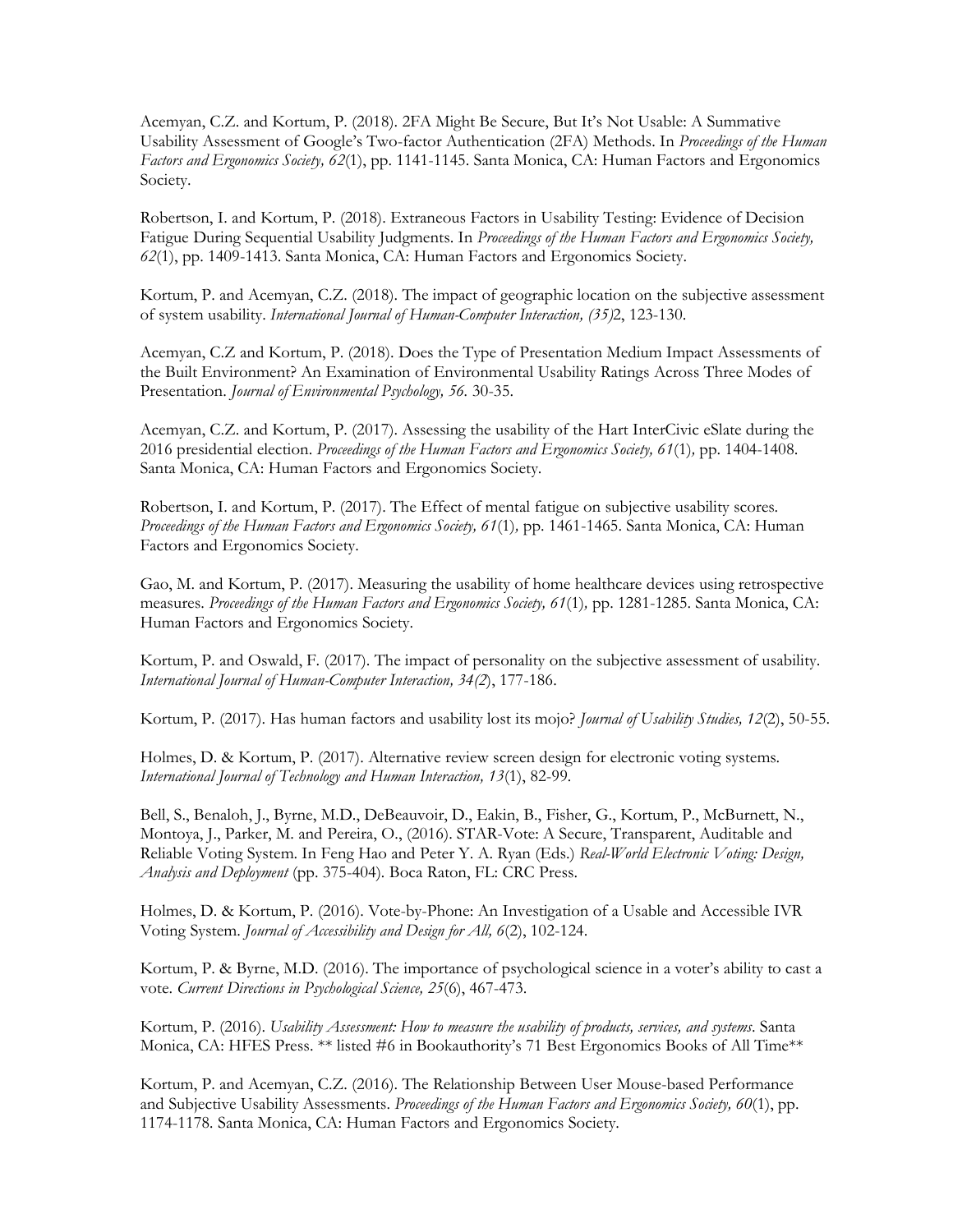Acemyan, C.Z. & Kortum, P. (2016). Can Voters Tell When Their Voting Method Is Secure? Effects of End-to-end Security and Security Theater on Perceptions of Voting System Security. *Proceedings of the Human Factors and Ergonomics Society, 60*(1), pp. 1219-1223*.* Santa Monica, CA: Human Factors and Ergonomics Society.

Peres, S. C., Kortum, P., Akladios, M., & Muddimer, A. (2016). Developing and validating a self-report assessment tool for software biomechanics. *WORK: A Journal of Prevention, Assessment and Rehabilitation, 53,* 193–204.

Gao, M. & Kortum, P. (2015). The relationship between subjective and objective usability metrics for home healthcare devices. *Proceedings of the Human Factors and Ergonomics Society*, *59*(1), pp. 1001-1005. Santa Monica, CA: Human Factors and Ergonomics Society.

Acemyan, C. Z., & Kortum, P. (2015). Does the polling station environment matter? The relation between voting machine layouts within polling stations and anticipated system usability. *Proceedings of the Human Factors and Ergonomics Society*, *59*(1), pp. 1066-1070. Santa Monica, CA: Human Factors and Ergonomics Society.

Belton, M. G., Kortum, P., & Acemyan, C. Z. (2015). How hard can it be to place a ballot into a ballot box? Usability of ballot boxes in tamper-resistant voting systems. *Journal of Usability Studies, 10*(4), 129- 139.

Rahmati, A., Shepard, C., Tossell, C., Zhong, L., & Kortum, P. (2015). Practical context awareness: Measuring and utilizing the context dependency of mobile usage. *IEEE Transactions on Mobile Computing, 14*(9), 1932-1946.

Acemyan, C. Z., Kortum, P., Byrne, M. D., & Wallach, D. S. (2015). From error to error: Why voters could not cast a ballot and verify their vote with Helios, Prêt à Voter, and Scantegrity II. *Journal of Election Technology and Systems*, *3*(2), 1-25.

Kortum, P., & Sorber, M. (2015). Measuring the usability of mobile applications for phones and tablets. *International Journal of Human-Computer Interaction*, *31*, 518-529.

Zemla, J. C., Tossell, C. C., Kortum, P., & Byrne, M. D. (2015). A Bayesian approach to predicting website revisitation on mobile phones. *International Journal of Human-Computer Studies*, *83*, 43-50.

Acemyan, C. Z., Kortum, P., Byrne, M. D., & Wallach, D. S. (2015). Users' mental models for three end-to-end voting systems: Helios, Prêt à Voter, and Scantegrity II. *Human Aspects of Information Security, Privacy, and Trust - Lecture Notes in Computer Science, 9190,* 463-474.

Nelson, R. A., Tossell, C. C., & Kortum, P. (2015). Emoticon use in mobile communications :-) In Z. Yan (Ed.), *Encyclopedia of Mobile Phone Behavior*, pp 1-11. Hershey, PA: IGI Global.

Tossell, C. C., Kortum, P., Shepard, C. W., Rahmati, A., & Zhong, L. (2015). You can lead a horse to water but you cannot make him learn: Smartphone use in higher education. *British Journal of Educational Technology, 46*(4), 713-724.

Kortum, P., & Peres, S. C. (2015). Evaluation of home health care devices: Remote usability assessment. *JMIR Human Factors, 2*(1), e10.

Tossell, C. C., Kortum, P., Shepard, C. W., Rahmati, A., & Zhong, L. (2015). Exploring smartphone addiction: Insights from long-term telemetric behavioral measures. *International Journal of Interactive Mobile Technologies, 9*(2), 37-43.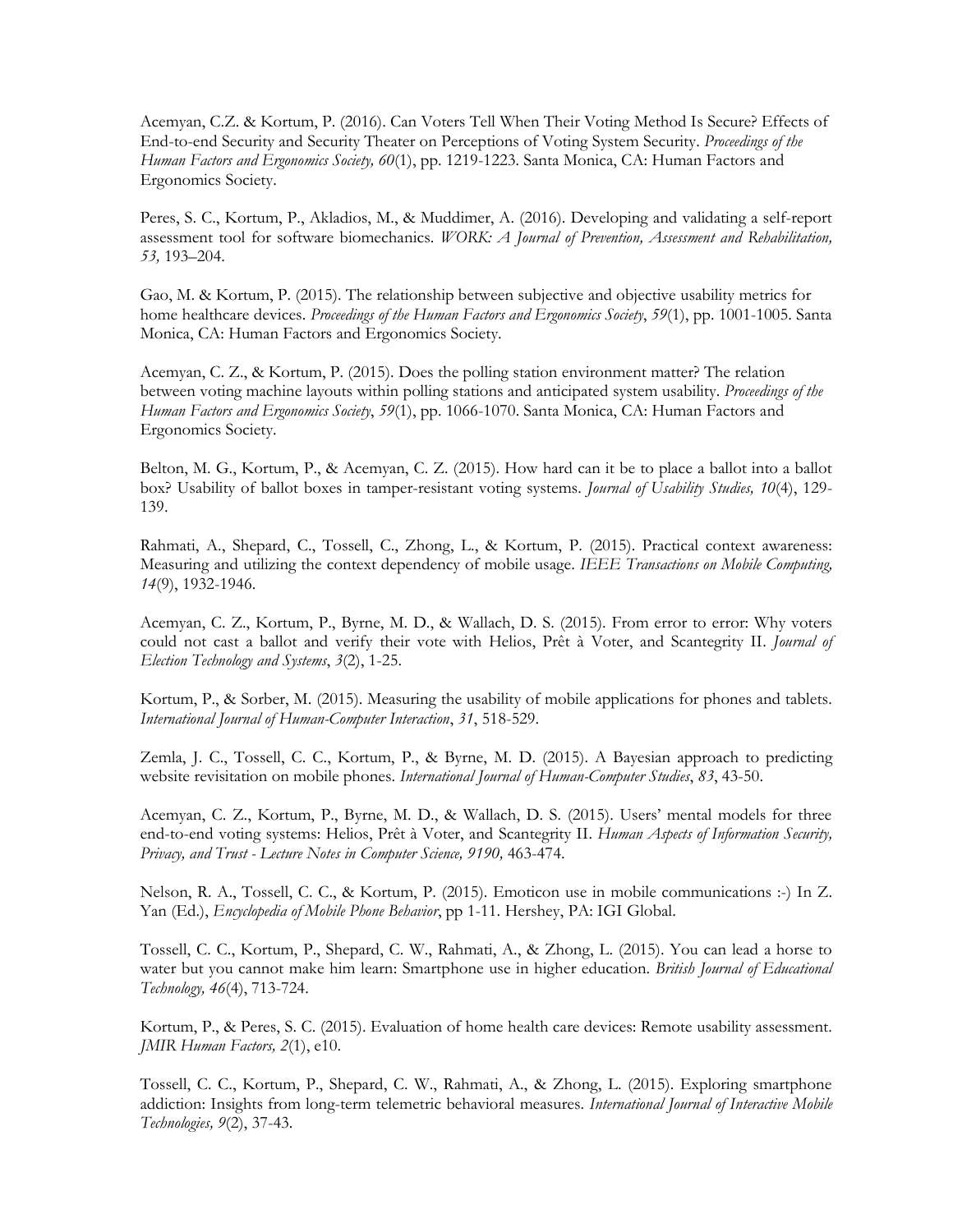Acemyan, C. Z., & Kortum, P. (2014). To verify or not to verify, that is the question: Voters' use and expectations of voting verification methods. *Proceedings of the Human Factors and Ergonomics Society, 58(1),* pp. 1295-1299. Santa Monica, CA: Human Factors and Ergonomics Society.

Kortum, P., Hebl, M. R., & Oswald, F. L. (2014). Applying usability measures to assess textbooks. *Proceedings of the Human Factors and Ergonomics Society, 58(1),* pp. 1346-1350. Santa Monica, CA: Human Factors and Ergonomics Society.

Callen, A., & Kortum, P. (2014). The relationship between task-level and test-level System Usability Scale scores. *Proceedings of the Human Factors and Ergonomics Society, 58(1),* pp. 1139-1143. Santa Monica, CA: Human Factors and Ergonomics Society.

Campbell, B., Tossell, C. C., Byrne, M. D., & Kortum, P. (2014). Towards more usable electronic voting: Testing the usability of a smartphone voting system. *Human Factors, 56*(5), 973-985.

Acemyan, C. Z., Kortum, P., Byrne, M. D., & Wallach, D. (2014). Usability of voter verifiable end-toend voting systems: Baseline data for Helios, Prêt à Voter, and Scantegrity II. *Journal of Election Technology and Systems, 2*(3), 26-56.

Kortum, P., & Peres, S. C. (2014). The relationship between system effectiveness and subjective usability scores using the System Usability Scale. *International Journal of Human-Computer Interaction, 30*(7), 575-584.

Rahmati, A., Shepard, C., Tossell, C., Zhong, L., Kortum, P., Nicoara, A., and Singh, J. (2014). Seamless TCP migration on smartphones without network support. *IEEE Transactions on Mobile Computing, 13*(3), 678-692

Kortum, P. (2013). Evaluating the usability of multimedia, mobile and network-based products. *International Journal of Wireless Networks and Broadband Technologies*, *2*(3), 10-17.

Kortum, P., & Acemyan, C. Z. (2013). How low can you go? Is the System Usability Scale range restricted? *Journal of Usability Studies, 9*(1), 14-24.

Bias, R. G., Kortum, P., Sauro, J., & Gillan, D. (2013). Clothing the naked Emperor: The unfulfilled promise of the science of usability. *Interactions*, November+December 2013, 72-77.

Glaser, D., Jain, S., & Kortum, P. (2013). Benefits of a physician-facing tablet presentation of patient symptom data: Comparing paper and electronic formats. *BMC Medical Informatics and Decision Making*, *13*(99), 1-8.

Kortum, P., & Johnson, M. (2013). The relationship between levels of user experience with a product and perceived system usability. *Proceedings of the Human Factors and Ergonomics Society*, 57(1), pp. 197-201. Santa Monica, CA: Human Factors and Ergonomics Society.

Grier, R. A., Bangor, A., Kortum, P., and Peres, S. C. (2013). The System Usability Scale beyond standard usability testing. *Proceedings of the Human Factors and Ergonomics Society, 57(1),* pp. 187-191. Santa Monica, CA: Human Factors and Ergonomics Society.

Holmes, D., & Kortum, P. (2013). Vote-by-phone: Usability evaluation of an IVR voting system. *Proceedings of the Human Factors and Ergonomics Society, 57(1),* pp. 1308-1312. Santa Monica, CA: Human Factors and Ergonomics Society.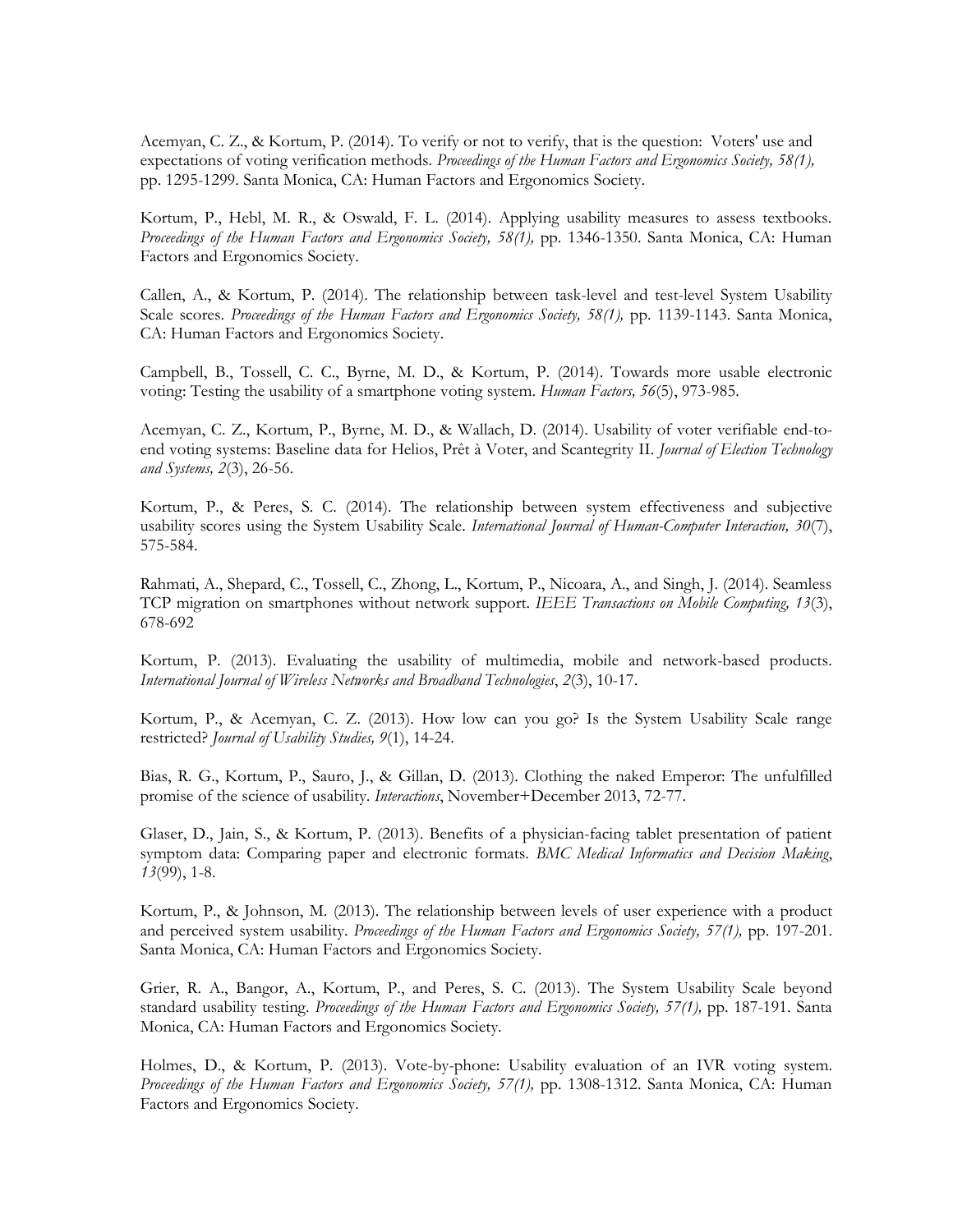Acemyan, C. Z., Kortum, P., & Payne, D. (2013). Do voters really fail to detect changes to their ballots? An investigation of voter error detection. *Proceedings of the Human Factors and Ergonomics Society, 57(1),* pp. 1405-1409. Santa Monica, CA: Human Factors and Ergonomics Society.

Evans, R., & Kortum, P. (2013). Increasing accuracy of video quality ratings through direction of attention and training. *Applied Cognitive Psychology*, *27*(5), 600-610.

Bell, S., Benaloh, J., Byrne, M., DeBeauvoir, D., Eakin, B., Fisher, G., Kortum, P., McBurnett, N., Montoya, J., Parker, M., Pereira, O., Stark, P. B., Wallach, D. S., & Winn, M. (2013). STAR-Vote: A Secure, Transparent, Auditable, and Reliable Voting System. *Journal of Election Technology and Systems, 1*(1), 18-37.

Kortum, P., & Bangor, A. (2013). Usability ratings for everyday products measured with the System Usability Scale (SUS). *International Journal of Human Computer Interaction, 29(2),* 67-76.

Evans, R., & Kortum, P. (2012). He says, she says. Does voice affect usability? *Proceedings of the Human Factors and Ergonomics Society, 56(1),* pp. 1486-1490. Santa Monica, CA: Human Factors and Ergonomics Society.

Kortum, P., & Scharff, L. V. S. (2012). Where's my webpage? How aesthetic changes affect user performance when critical navigation links change. *Proceedings of the Human Factors and Ergonomics Society, 56(1),* pp. 1599-1603. Santa Monica, CA: Human Factors and Ergonomics Society.

Acemyan, C. Z., & Kortum, P. (2012). The relationship between trust and usability in systems. *Proceedings of the Human Factors and Ergonomics Society, 56(1),* pp. 1842-1846. Santa Monica, CA: Human Factors and Ergonomics Society.

Rahmati, A., Shepard, C., Tossell, C., Zhong, L., & Kortum, P. (2012). Exploring iPhone usage: The influence of socioeconomic differences on smartphone adoption, usage and usability. *ACM SIGCHI's International Conference on Human-Computer Interaction with Mobile Devices and Services, MobileHCI 2012*, 11-20.

Tossell, C. C., Kortum, P., Shepard, C. W., Rahmati, A., & Zhong, L. (2012). An empirical analysis of smartphone personalization: Measurement and user variability. *Behaviour and Information Technology, 31*(10), 995-1010.

Tossell, C. C., Kortum, P., Shepard, C. W., Rahmati, A., & Zhong, L. (2012). Getting real: A naturalistic methodology for using smartphones to collect mediated communications. *Advances in Human Computer Interaction*, *2012* (815972), 1-10.

Tossell, C. C., Kortum, P., Rahmati, A., Shepard, C. W., & Zhong, L. (2012). Characterizing web use on smartphones. *Human Factors in Computing Systems: Proceedings of CHI 2012* (pp. 2769-2778). New York, NY: Association for Computing Machinery.

Tossell, C. C., Kortum, P., Shepard, C. W., Rahmati, A., Barg-Walkow, L., & Zhong, L. (2012). A longitudinal study of emoticon use in text messaging from smartphones. *Computers in Human Behavior, 28*, 659-663.

Peres, S. C., Kortum, P., Muddimer, A., Akladios, M., & Napit, S. (2011). Geophysical software ergonomics: Methods for effective evaluation. *Proceedings of the Society of Exploration Geophysicists SEG11*  (pp. 2044-2048). Tulsa, OK: Society of Exploration Geophysicists.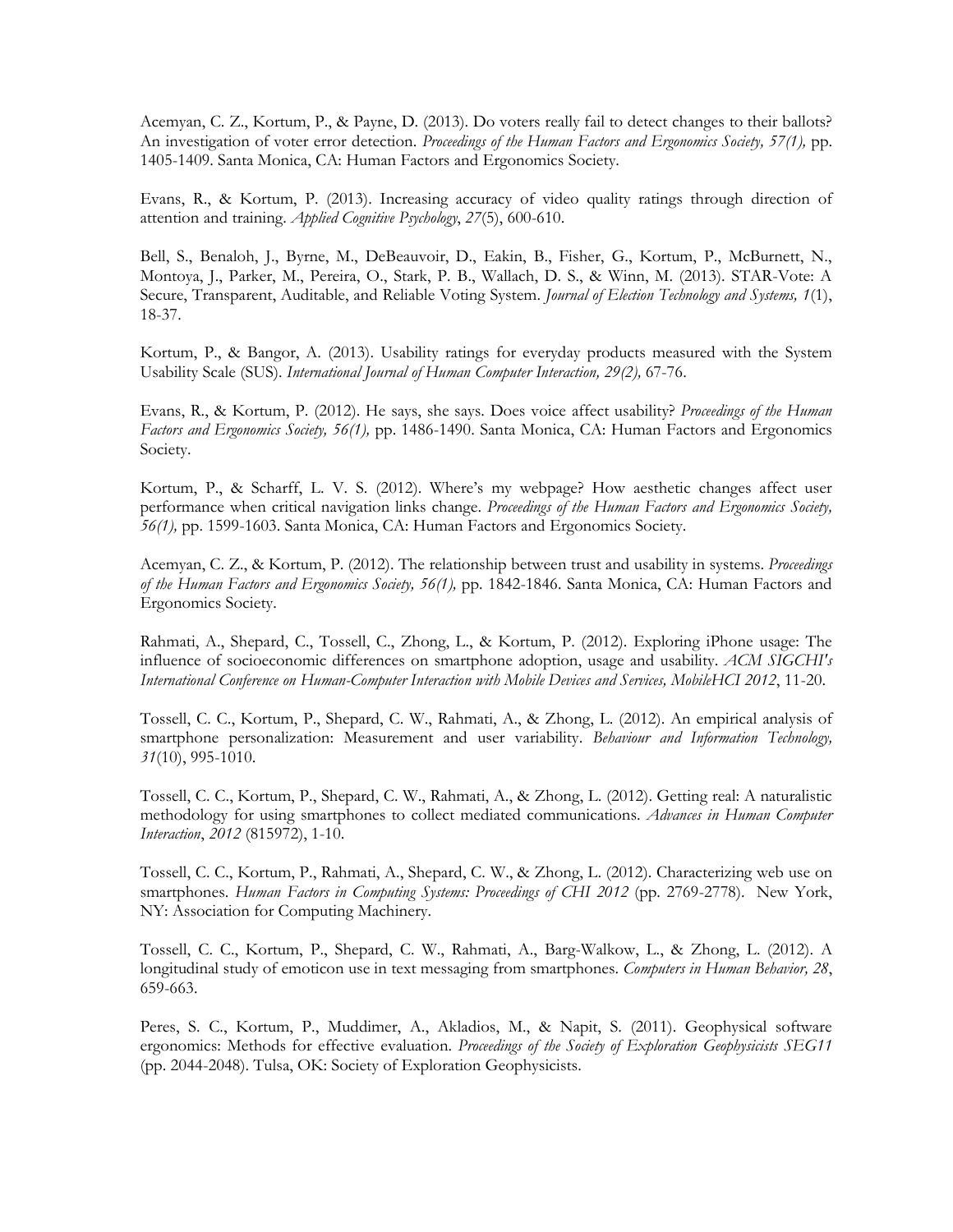Kortum, P., & Scharff, L. V. F. (2011). The impact of web site familiarity on user performance when critical navigation links change. *Proceedings of the Human Factors and Ergonomics Society*, *55*(1)*,* pp. 1308- 1312. Santa Monica, CA: Human Factors and Ergonomics Society.

Garcia, A., Peres, S. C., Ritchey, P., Kortum, P., & Stallmann, K. (2011). Auditory progress bars: Estimations of time remaining. *Proceedings of the Human Factors and Ergonomics Society, 55*(1)*,* pp. 1338-1341. Santa Monica, CA: Human Factors and Ergonomics Society.

Campbell, B., Tossell, C. C., Byrne, M. D., & Kortum, P. (2011). Voting on a smartphone: Evaluating the usability of an optimized voting system for handheld mobile devices. *Proceedings of the Human Factors and Ergonomics Society, 55*(1)*,* pp. 1100-1104. Santa Monica, CA: Human Factors and Ergonomics Society.

Tossell, C. C., Jardina, J. R., Kortum, P., Peres, S. C., Shepard, C. W., Rahmati, A., & Zhong, L. (2011). Effects of socioeconomic diversity on iPod Touch device usage in real-world environments. *Proceedings of the Human Factors and Ergonomics Society*, *55*(1)*,* pp. 1293-1297. Santa Monica, CA: Human Factors and Ergonomics Society.

Kortum, P., Peres, S. C., & Stallmann, K. (2011). Extensible auditory progress bar design: Performance and aesthetics. *International Journal of Human-Computer Interaction, 27*(9), 864-884. Evans, R., & Kortum, P. (2010). The impact of voice characteristics on user response in an interactive voice response system. *Interacting with Computers, 22*(6), 606-614.

Shepard, C., Tossell, C., Rahmati, A., Zhong, L., & Kortum, P. (2010). LiveLab: Measuring wireless networks and smartphone users in the field. *ACM SIGMETRICS Performance Evaluation Review, 38*(3), 15- 20.

Kortum, P., Peres, S. C., & Stallmann, K. (2010). Mental workload measures of auditory stimuli heard during periods of waiting. *Proceedings of the Human Factors and Ergonomics Society, 54*(19)*,* pp. 1689-1693. Santa Monica, CA: Human Factors and Ergonomics Society.

Tossell, C., Kortum, P., Shepard, C., Zhong, L., & Rahmati, A. (2010). Assessing the performance of common tasks on handheld mobile computers. *Proceedings of the Human Factors and Ergonomics Society, 54*(19)*,* pp. 542-546. Santa Monica, CA: Human Factors and Ergonomics Society.

Kortum, P., & Sullivan, M. A. (2010). The effect of content desirability on subjective video quality ratings. *Human Factors, 52*(1), 105-118.

Kortum, P., Grier, R., & Sullivan, M. (2009). DSL self-installation: From impossibility to ubiquity. *Interfaces, 80*, 12-14.

Scharff, L. V. F., & Kortum, P. (2009). When links change: How additions and deletions of single navigation links affect user performance. *Journal of Usability Studies*, *5*(1), 8-20.

Wood, S. B., Peres, S. C., Kortum, P., Himanga, J., Akladios, M., Muddimer, A., & Kozman, J. (2009). Ergonomics, software and geophysical interpretation. *Proceedings of the International Petroleum Technical Conference* (pp. 1-6). Richardson, TX: Society of Petroleum Engineers.

Grier, R. A., Lizza1, G., Linegang, M., & Kortum, P. (2009). Human factors requirements: Being involved in the first stage of development. *Proceedings of the Human Factors and Ergonomics Society* (pp. 1857- 1859). Santa Monica, CA: Human Factors and Ergonomics Society.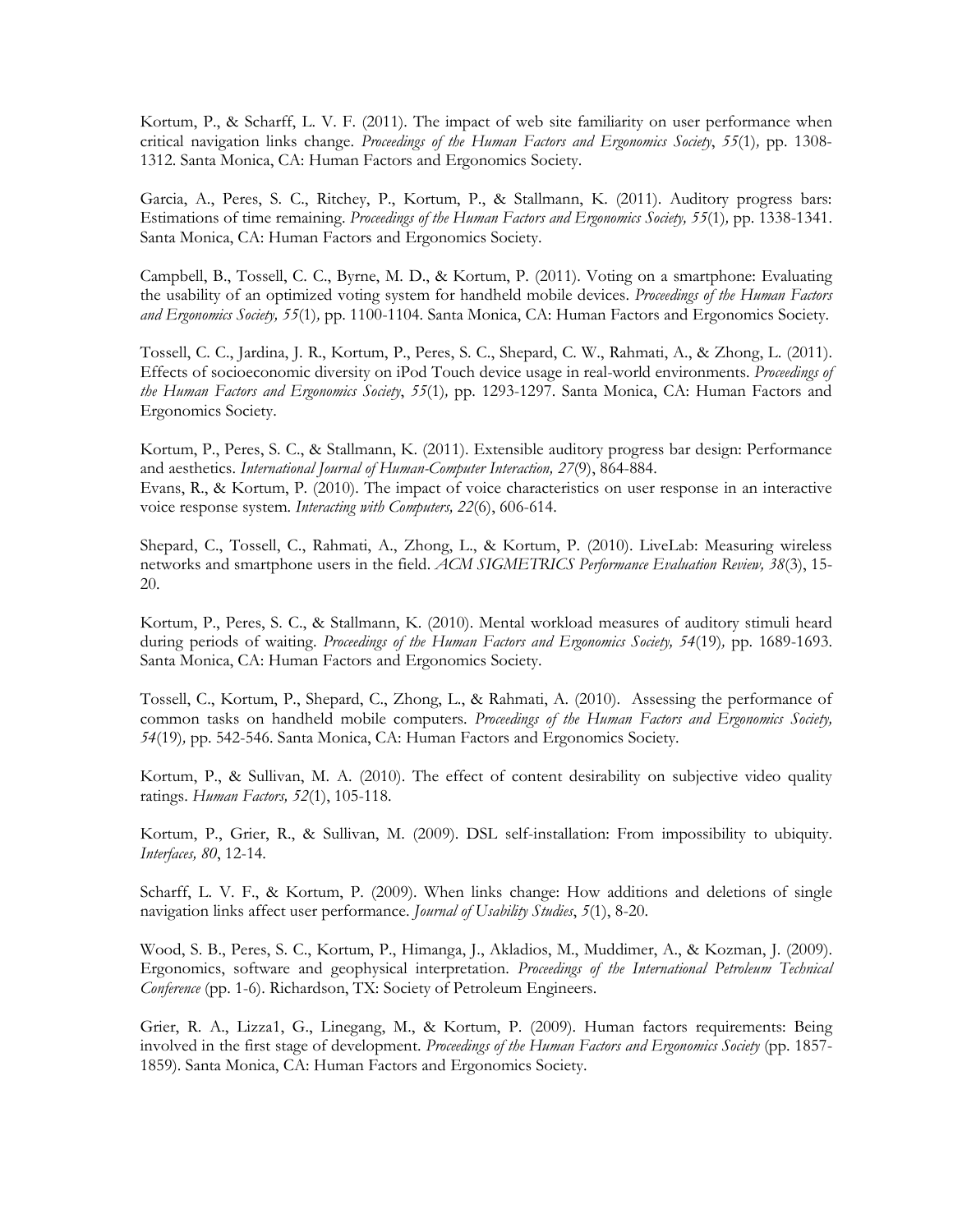Su, A. Y., & Kortum, P. (2009). Ethnographic study of on-hold telephone caller multi-tasking behavior. *Proceedings of the Human Factors and Ergonomics Society* (pp. 1461-1465). Santa Monica, CA: Human Factors and Ergonomics Society.

Kortum, P., & Scharff, L. V. F. (2009). How subtle changes in navigation links affect users' search strategies. *Proceedings of the Human Factors and Ergonomics Society* (pp. 1244-1248). Santa Monica, CA: Human Factors and Ergonomics Society.

Evans, R., & Kortum, P. (2009). Voice personalities inducing trust and satisfaction in a medical interactive voice response system. *Proceedings of the Human Factors and Ergonomics Society* (pp. 1456-1460). Santa Monica, CA: Human Factors and Ergonomics Society.

Bangor, A., Kortum, P., & Miller, J. A. (2009). Determining what individual SUS scores mean: Adding an adjective rating scale. *Journal of Usability Studies, 4*(3), 114-123. \*Designated the top article in the journal's history by the editors in 2021\*

Peres, S. C., Nguyen, V., Kortum, P., Akladios, M., Wood, S. B., & Muddimer, A. (2009). Software ergonomics: Relating subjective and objective measures. *CHI 2009 Extended Abstracts on Human Factors in Computing Systems* (pp. 3949-3954). New York, NY: Association of Computing Machinery.

Sullivan, M., Pratt, J., & Kortum, P. (2008). Practical issues in subjective video quality evaluation: Human factors vs. psychophysical image quality evaluation. *Proceedings of the First International Conference on Designing Interactive User Interfaces uxTV2008* (pp. 1-4). New York, NY: Association of Computing Machinery.

Kortum, P., Edwards, C., & Richards-Kortum, R. (2008). The impact of inaccurate internet health information in a secondary school learning environment. *Journal of Medical Internet Research, 10*(2)*,* e17.

Kortum, P. (Ed.) (2008). *HCI Beyond the GUI: Design for Haptic, Speech, Olfactory and Other Non-Traditional Interfaces.* Burlington, MA: Morgan Kaufmann.

Kortum, P. (2008). Introduction to the human factors of nontraditional interfaces. In P. Kortum (Ed.), *HCI Beyond the GUI: Design for Haptic, Speech, Olfactory and Other Non-Traditional Interfaces,* (pp. 1-24). Burlington, MA: Morgan Kaufmann.

Stallmann, K., Peres, S. C., & Kortum, P. (2008). Auditory stimulus design: Musically informed. *Proceedings of the International Community for Auditory Display* (pp. 1-5). Washington, DC: International Community for Auditory Display.

Kortum, P., Ling, A., Su, A., Peres, S. C., & Stallman, K. (2008). Subjective workload assessment for onhold telephone stimuli. *Proceedings of the Human Factors and Ergonomics Society, 52(*19)*,* pp. 1517-1521. Santa Monica, CA: Human Factors and Ergonomics Society.

Bangor, A., Kortum, P., & Miller, J. A. (2008). The System Usability Scale (SUS): An empirical evaluation. *International Journal of Human-Computer Interaction, 24*(6), 574-594. \*one of the top 10 most bookmarked articles in 2008 across Taylor and Francis's 1000+ journals, top read article on IJHCI site and most cited IJHCI paper in the journal's history\*

Kortum, P., Bias, R. G., Knott, B. A., & Bushey, R. R. (2008). The effect of choice and announcement duration on the estimation of telephone hold time. *International Journal of Technology and Human Interaction, 4*(4)*,* 29-53*.*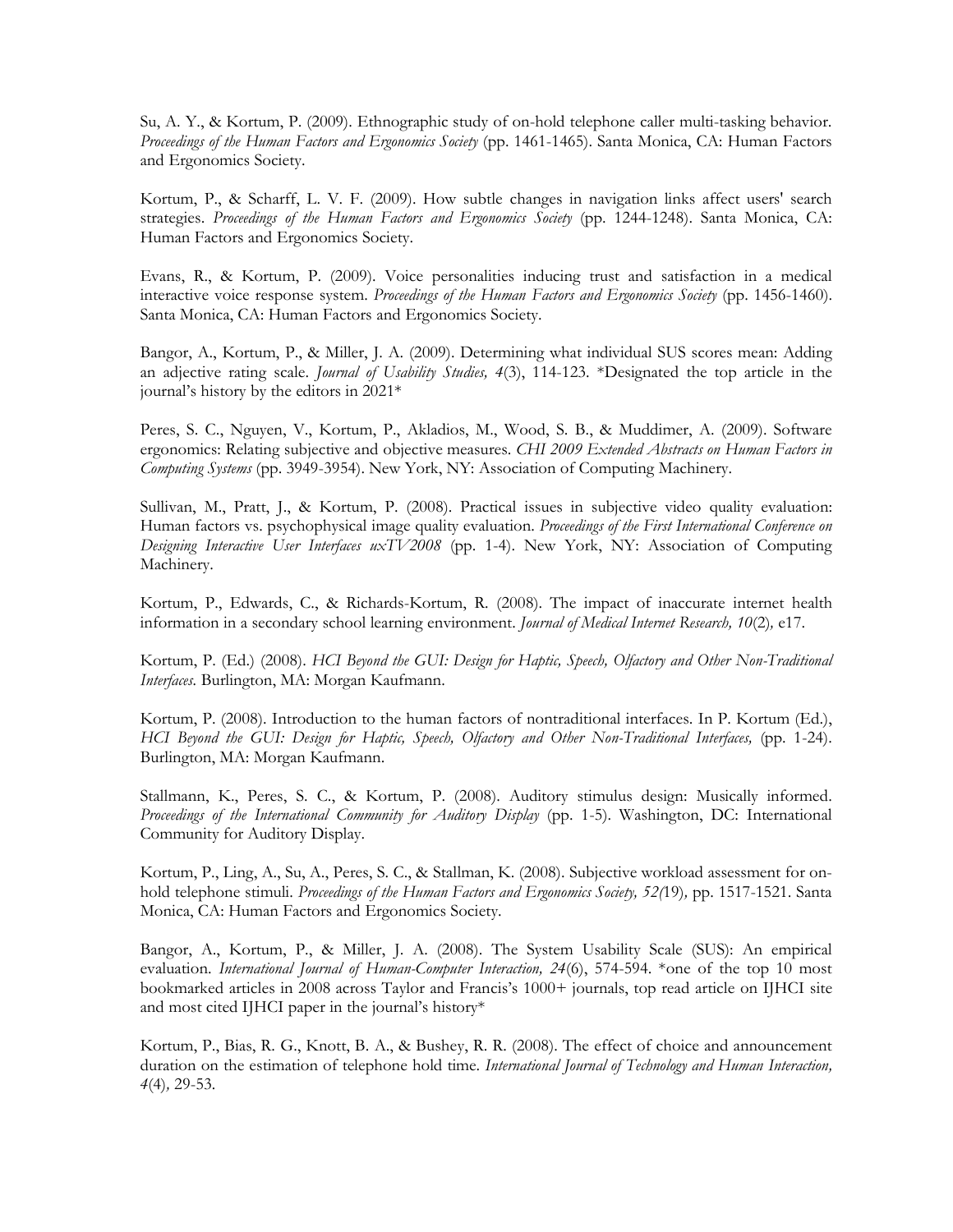Kortum, P. (2008). Human factors assessment of multi-media products and systems. In M. Pagani (Ed.), *Encyclopedia of Multimedia Technology and Networking* (pp. 625-631). Hershey, PA: IGI Global.

Kortum, P. (2008). Human factors. In S. F. Davis & W. Buskist (Eds.), *21st Century Psychology* (pp. 387- 394). Thousand Oaks, CA: Sage Publications.

Kortum, P., & Peres, S. C. (2007). A survey of secondary activities of telephone callers who are put on hold. *Proceedings of the Human Factors and Ergonomics Society, 51(18),* pp. 1153-1157. Santa Monica, CA: Human Factors and Ergonomics Society.

Kortum, P., & Scharff, L. V. (2007). The effect of small changes in web page navigation links on the performance of users who revisit sites. *Proceedings of the Human Factors and Ergonomics Society, 51(18),* pp. 1138-1142. Santa Monica, CA: Human Factors and Ergonomics Society.

Peres, S. C., Kortum, P., & Stallmann, K. (2007). Auditory progress bars: Preference, performance and aesthetics. *Proceedings of the International Community for Auditory Display* (pp. 391-395). Washington, DC: International Community for Auditory Display.

Grier, R., Kortum, P., & Miller, J. (2006). How users view web pages: An exploration of cognitive and perceptual mechanisms. In P. Zaphiris & S. Kurniawan (Eds.), *Human-Computer Interaction Research in Web Design and Evaluation* (pp. 22-41). Hershey, PA: Idea Group.

Kortum, P., & Motowidlo, S. J. (2006). It takes more than technical knowledge to be an effective human factor engineer. *Proceedings of the Human Factors and Ergonomics Society, 50(17),* pp. 1958-1962. Santa Monica, CA: Human Factors and Ergonomics Society.

Knott, B. A., & Kortum, P. (2006). Personification of voice user interfaces: Impacts on user performance. *Proceedings of the Human Factors and Ergonomics Society, 50(17),* pp. 599-603. Santa Monica, CA: Human Factors and Ergonomics Society.

Kortum, P., & Peres, S. C. (2006) An exploration of the use of complete songs as auditory progress bars. *Proceedings of the Human Factors and Ergonomics Society, 50(17),* pp. 2071-2075. Santa Monica, CA: Human Factors and Ergonomics Society.

Kortum, P., Peres, S. C., Knott, B., & Bushey, B. (2005). The effects of auditory progress bars on consumers' estimation of telephone wait time. *Proceedings of the Human Factors and Ergonomics Society, 49(4),*  pp. 628-632. Santa Monica, CA: Human Factors and Ergonomics Society.

Kortum, P., & Sullivan, M. A. (2004). Content *is* king: The effect of content on the perception of video quality. *Proceedings of the Human Factors and Ergonomics Society, 48(4),* pp. 1910-1914. Santa Monica, CA: Human Factors and Ergonomics Society.

Knott, B. A., Kortum, P., Bushey, R., & Bias, R. (2004). The effect of music choice and announcement duration on subjective wait time for call center hold queues. *Proceedings of the Human Factors and Ergonomics Society, 48(4),* pp. 740-744. Santa Monica, CA: Human Factors and Ergonomics Society.

Kortum, P. T., & Geisler, W. S. (1996). Implementation of a foveated image-coding system for bandwidth reduction. In B. Rogowitz and J. Allebach (Eds.), *Human Vision and Electronic Imaging*. SPIE Proceedings, 2657, pp. 350-360.

Kortum, P. T., & Geisler, W. S. (1995). Adaptation mechanisms in spatial vision II: Flash thresholds and background adaptation. *Vision Research, 35*, 1595-1609.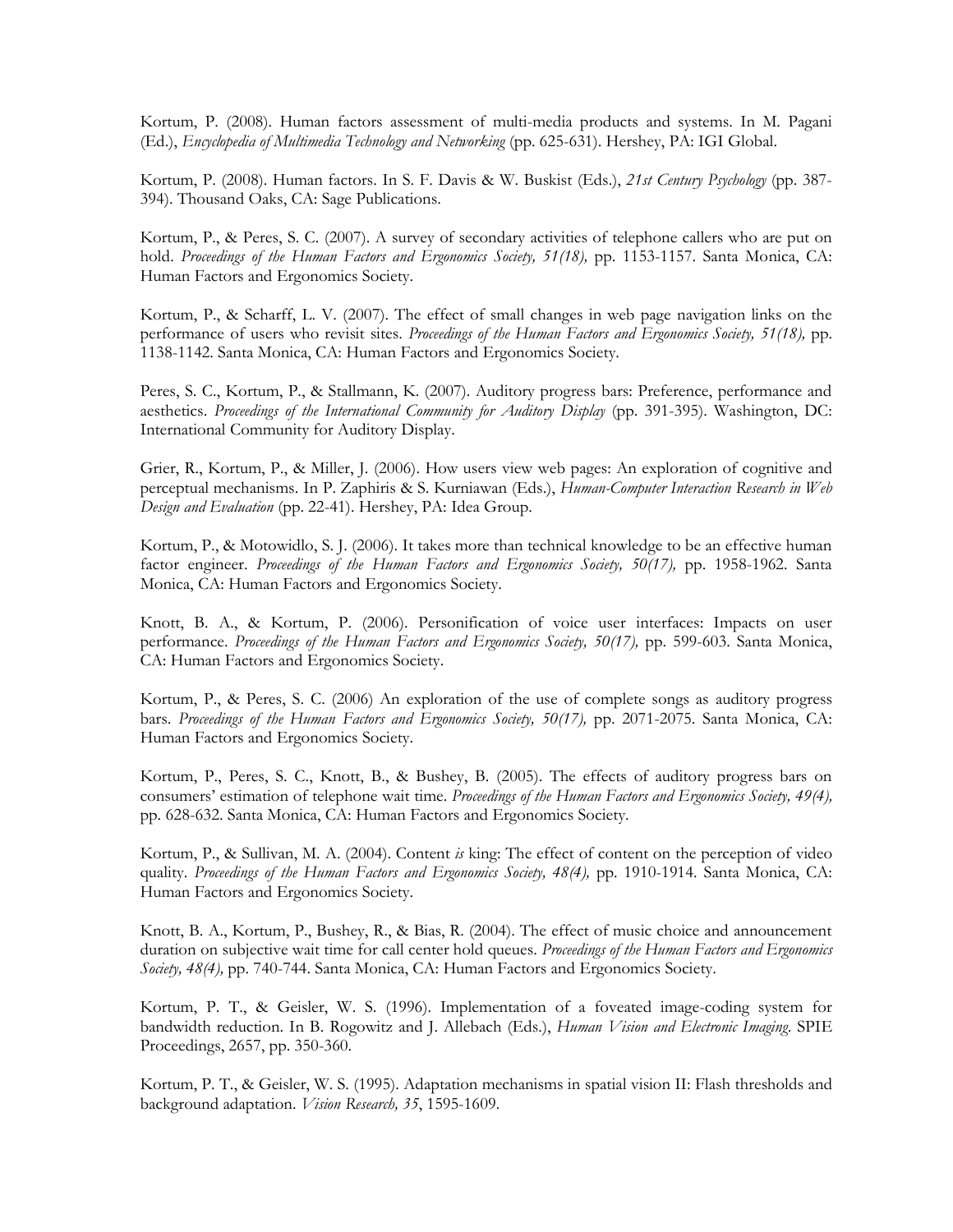Sullivan, M., Kortum, P., & Brandt, P. (2017). System and method of displaying a video stream. U.S. Patent No. 9,571,702. Washington, DC: U.S. Patent and Trademark Office.

Kortum, P. & Sullivan, M. (2016). System and method for pre-caching a first portion of a video file on a media device. U.S. Patent No. 9,521,452. Washington, DC: U.S. Patent and Trademark Office.

Kortum, P., Sullivan, M., Cansler, J. L., & Williams, A. L. N. (2016). System and method for sharing content with a remote device. U.S. Patent No. 9,495,072. Washington, DC: U.S. Patent and Trademark Office.

Pasquale, T., Joseph, K., Sullivan, M. & Kortum, P. (2016). Method and system for integrating smart tags into a video data service. U.S. Patent No. 9,491,407. Washington, DC: U.S. Patent and Trademark Office.

Van Vleck, P., Kortum, P., & Sullivan, M. (2015). Video quality testing by encoding aggregated clips. U.S. Patent No. 9,167,241. Washington, DC: U.S. Patent and Trademark Office.

Joseph, K. M., Pasquale, T., Sullivan, M., & Kortum, P. (2015). User-configurable video data service and interface. U.S. Patent No. 9,071,882. Washington, DC: U.S. Patent and Trademark Office.

Kortum, P., & Sullivan, M. (2014). System and method for pre-caching a first portion of a video file on a set-top box. U.S. Patent No. 8,904,458. Washington, DC: U.S. Patent and Trademark Office.

Kortum, P., Sullivan, M., & Brandt, J. (2014). Device, system and method for managing television tuners. U.S. Patent No. 8,839,314. Washington, DC: U.S. Patent and Trademark Office.

Sullivan, M., & Kortum, P. (2014). System and method for managing video streams to a set-top box. U.S. Patent No. 8,799,978. Washington, DC: U.S. Patent and Trademark Office.

Kortum, P., Sullivan, M., Cansler, J. L., & Williams, A. L. N. (2013). Method and interface for video content acquisition security on a set-top box. U.S. Patent No. 8,584,257. Washington, DC: U.S. Patent and Trademark Office.

Brandt, J., & Kortum, P. (2013). System and method of managing calls at a call center. U.S. Patent No. 8,577,014. Washington, DC: U.S. Patent and Trademark Office.

Kortum, P., Sullivan, M., & Brandt, J. (2013). Device, system and method for managing television tuners. U.S. Patent No. 8,434,116. Washington, DC: U.S. Patent and Trademark Office.

Sullivan, M., Kortum, P., & Brandt, P. (2013). System and method for displaying a video stream. U.S. Patent No. 8,390,744. Washington, DC: U.S. Patent and Trademark Office.

Kortum, P., Sullivan, M., & Brandt, J. (2012). System and method of using a remote control and apparatus. U.S. Patent No. 8,228,224. Washington, DC: U.S. Patent and Trademark Office.

Kortum, P., & Sullivan, M. (2012). Automatic switching between high-definition and standarddefinition IP television signals. U.S. Patent No. 8,214,859. Washington, DC: U.S. Patent and Trademark Office.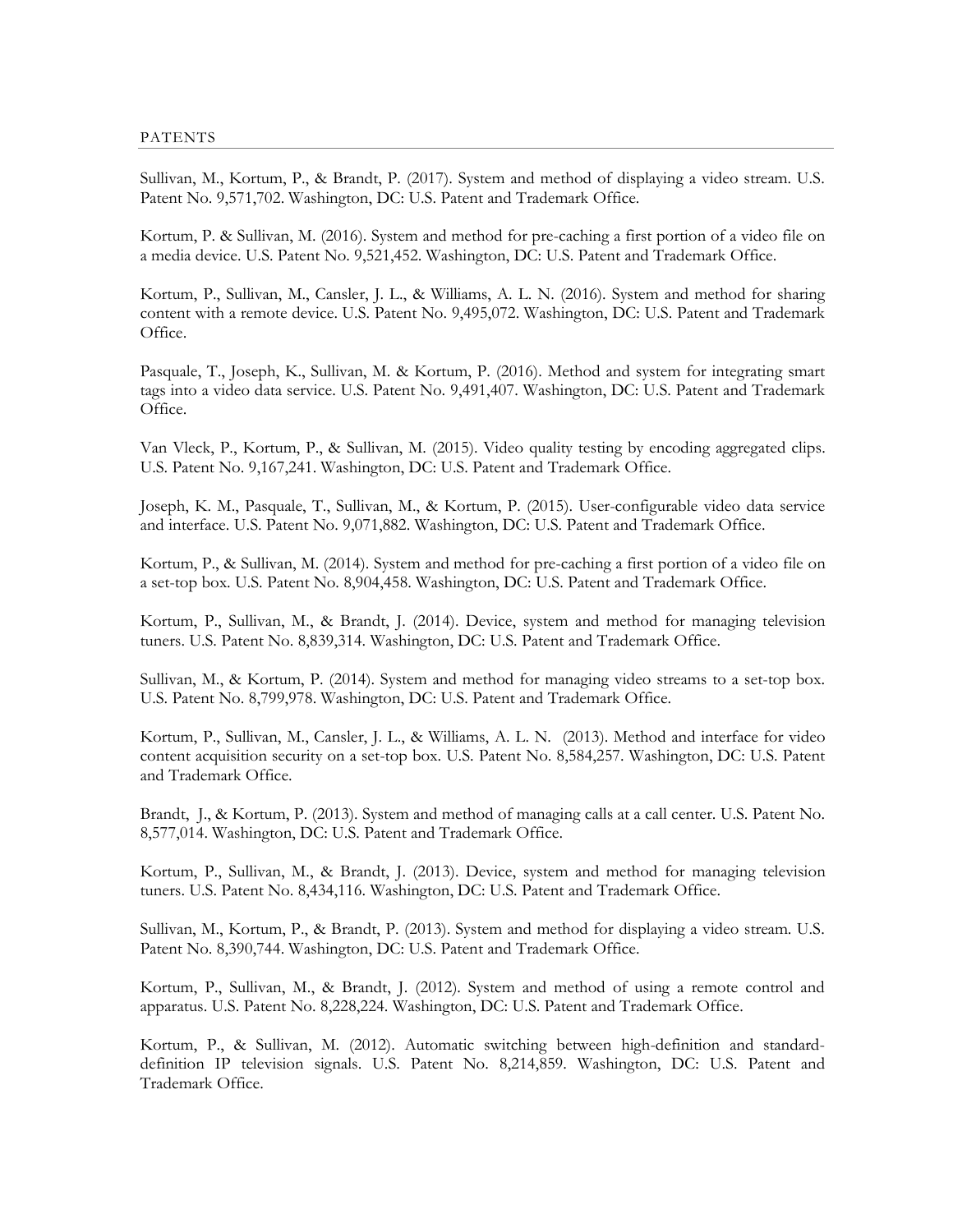Kortum, P., Sullivan, M., Cansler, J. L., & Williams, A. L. N. (2012). System and method of transmitting photographs from a set top. U.S. Patent No. 8,190,688. Washington, DC: U.S. Patent and Trademark Office.

Kortum, P., & Sullivan, M. (2012). Human factors-based video compression. U.S. Patent No. 8,176,523. Washington, DC: U.S. Patent and Trademark Office.

Kortum, P., Knott, B., & Bushey, R. (2012). System and method for on-hold caller controlled activities and entertainment. U.S. Patent No. 8,130,936. Washington, DC: U.S. Patent and Trademark Office.

Kortum, P., & Sullivan, M. (2011). Feedback for unavailable content. U.S. Patent No. 8,046,390. Washington, DC: U.S. Patent and Trademark Office.

Kortum, P., & Bushey, R. (2011). Sequential presentation of long instructions in an interactive voice response system. U.S. Patent No. 8,036,348. Washington, DC: U.S. Patent and Trademark Office.

Schnoebelen, J. B., Kortum, P., Klein, A. L., Soens, M. M., Fisher, J. A., & McAfee, W. M. (2011). System and method for providing installation support to a user. U.S. Patent No. 7,975,265. Washington, DC: U.S. Patent and Trademark Office.

Sullivan, M., & Kortum, P. (2011). Method, system, and software for correcting uniform resource locators. U.S. Patent No. 7,966,310. Washington, DC: U.S. Patent and Trademark Office.

Knott, B. A., & Kortum, P. (2011). System and method for utilizing virtual agents in an interactive voice response application. U.S. Patent No. 7,933,399. Washington, DC: U.S. Patent and Trademark Office.

Kortum, P., & Sullivan, M. (2011). Multi-point predictive foveation for bandwidth reduction of moving images U.S. Patent No. 7,894,682. Washington, DC: U.S. Patent and Trademark Office.

Jones, K. R., Gonsalves, B. A., Sullivan, M. A., Kortum, P., & Multach, J. (2011). Connection management for data networks. U.S. Patent No. 7,876,775. Washington, DC: U.S. Patent and Trademark Office.

Kortum, P., & Sullivan, M. (2011). System and method for illumination of a data cable. U.S. Patent No. 7,876,232. Washington, DC: U.S. Patent and Trademark Office.

Vleck, P. V., Kortum, P., & Sullivan, M. (2011). Video quality testing by encoding aggregated clips. U.S. Patent No. 7,873,102. Washington, DC: U.S. Patent and Trademark Office.

Sullivan, M., & Kortum, P. (2010). System and method for managing video streams to a set-top box. U.S. Patent No. 7,793,317. Washington, DC: U.S. Patent and Trademark Office.

Kortum, P., & Sullivan, M. (2010). Multi-resolution foveation for bandwidth reduction of moving images. U.S. Patent No. 7,783,120. Washington, DC: U.S. Patent and Trademark Office.

Kortum, P., & Sullivan, M. (2010). Obtaining user feedback for unavailable content. U.S. Patent No. 7,774,384. Washington, DC: U.S. Patent and Trademark Office.

Kortum, P., & Sullivan, M. (2010). System and method for recording television content on a set-top box. U.S. Patent No. 7,716,714. Washington, DC: U.S. Patent and Trademark Office.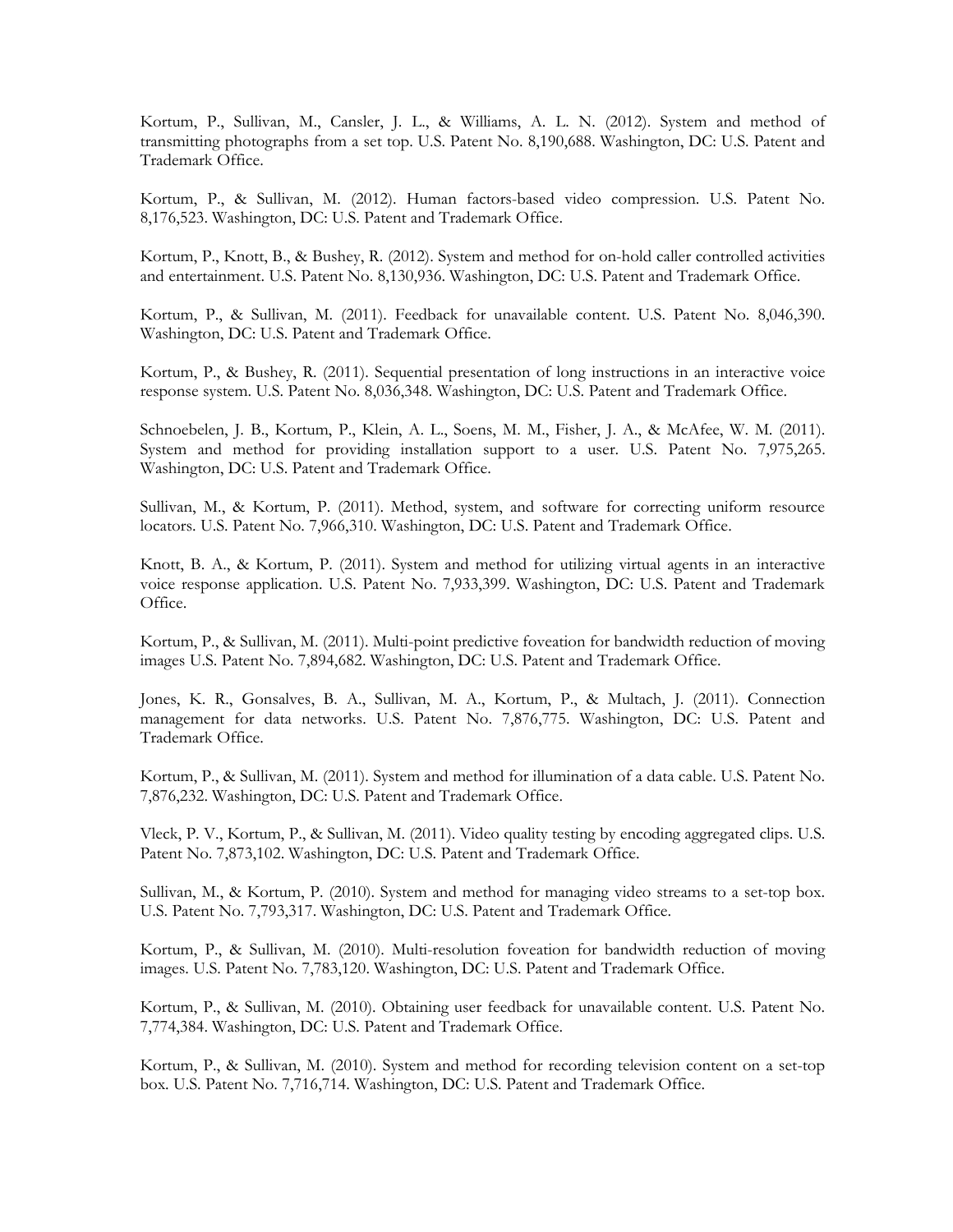Kortum, P., & Sullivan, M. (2009). Human factors-based video compression. U.S. Patent No. 7,636,933. Washington, DC: U.S. Patent and Trademark Office.

Kortum, P., & White, P. D. (2009). System and method for collaborative call management. U.S. Patent No. 7,617,457. Washington, DC: U.S. Patent and Trademark Office.

Kortum, P., & Sullivan, M. (2009). Firewall switching system for communication system applications. U.S. Patent No. 7,565,430. Washington, DC: U.S. Patent and Trademark Office.

Cansler, J. L., Kortum, P., Sullivan, M., Williams, A., & Anderson, B. A. (2009). User interface indicating past, present and future songs played in a streaming music channel. U.S. Patent No. 7,551,973. Washington, DC: U.S. Patent and Trademark Office.

Kortum, P., & Sullivan, M. (2009). System and method for operating a telephone to bypass a wireline telephone service. U.S. Patent No. 7,512,228. Washington, DC: U.S. Patent and Trademark Office.

Kortum, P., & Sullivan, M. (2009). Multi-resolution predictive foveation for bandwidth reduction of moving images. U.S. Patent No. 7,499,594. Washington, DC: U.S. Patent and Trademark Office.

Kortum, P., Sullivan, M., & Brandt, P. (2009). System and method for displaying a video stream. U.S. Patent No. 7,474,359. Washington, DC: U.S. Patent and Trademark Office.

Kortum, P., & Bushey, R. (2008). Sequential presentation of long instructions in an interactive voice response system. U.S. Patent No. 7,453,994. Washington, DC: U.S. Patent and Trademark Office.

Kortum, P., & Sullivan, M. (2008). Multi-point predictive foveation for bandwidth reduction of moving images. U.S. Patent No. 7,406,207. Washington, DC: U.S. Patent and Trademark Office.

Kortum, P., Bangor, A., Sullivan, M., & Brandt, J. (2008). Personal bill denomination reader. U.S. Patent No. 7,366,337. Washington, DC: U.S. Patent and Trademark Office.

Kortum, P., & Sullivan, M. (2008). Unified interface for managing DSL services. U.S. Patent No. 7,337,220. Washington, DC: U.S. Patent and Trademark Office.

Kortum, P. (2008). One-piece ergonomic keyboard and related methods. U.S. Patent No. 7,325,988. Washington, DC: U.S. Patent and Trademark Office.

Kortum, P., Sullivan, M., & Brandt, J. (2007). Remote control, apparatus, system and methods of using the same. U.S. Patent No. 7,307,574. Washington, DC: U.S. Patent and Trademark Office.

Kortum, P., & Bushey, R. (2007). Sequential presentation of long instructions in an interactive voice response system. U.S. Patent No. 7,305,070. Washington, DC: U.S. Patent and Trademark Office.

Kortum, P., & Brandt, J. (2007). Restoring base configuration on software testing computer. U.S. Patent No. 7,272,549. Washington, DC: U.S. Patent and Trademark Office.

Kortum, P., Sullivan, M., & Williams, A. (2007). Replay icon for a display. U.S. Patent No. D550,696. Washington, DC: U.S. Patent and Trademark Office.

Kortum, P., & Sullivan, M. (2007). Multi-resolution foveation for bandwidth reduction of moving images. U.S. Patent No. 7,251,373. Washington, DC: U.S. Patent and Trademark Office.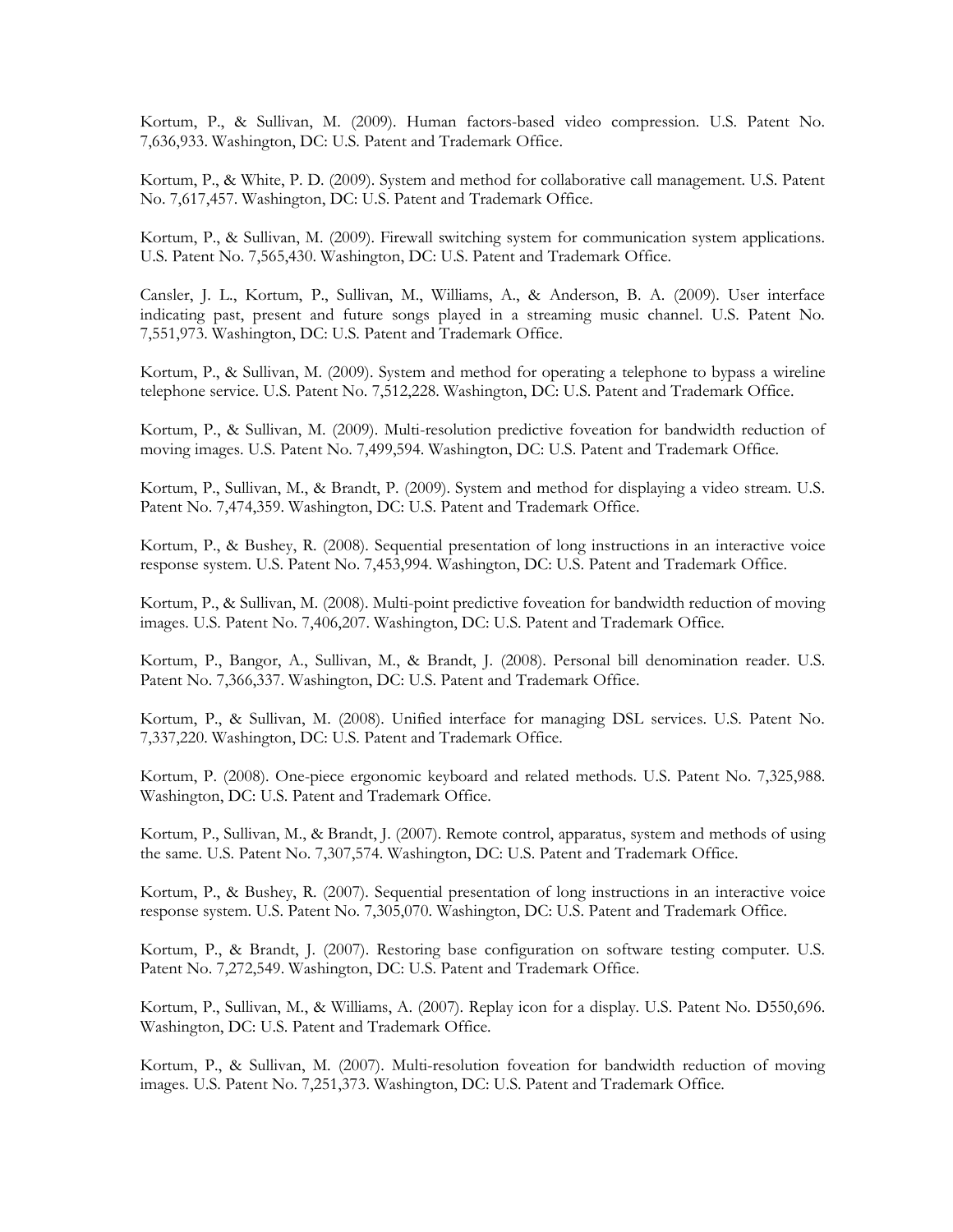Kortum, P., & Sullivan, M. (2007). Phone adapter method and system for vehicles. U.S. Patent No. 7,206,614. Washington, DC: U.S. Patent and Trademark Office.

Kortum, P., Knott, B., Bias, R., & Bushey, R. (2007). Telephone call center with method for providing customer with wait time updates. U.S. Patent No. 7,174,011. Washington, DC: U.S. Patent and Trademark Office.

Kortum, P., & Sullivan, M. (2006). Universal phone adapter method and system for vehicles. U.S. Patent No. 7,016,709. Washington, DC: U.S. Patent and Trademark Office.

Kortum, P., & Sullivan, M. (2006). Multi-point predictive foveation for bandwidth reduction of moving images. U.S. Patent No. 7,010,169. Washington, DC: U.S. Patent and Trademark Office.

Geisler, W., & Kortum, P. (2001). Foveated image coding system and method for bandwidth reduction. U.S. Patent No. 6,252,989. Washington, DC: U.S. Patent and Trademark Office.

### PRESENTATIONS, POSTERS AND TECHNICAL REPORTS

Robertson, I.W. and Kortum, P. (submitted) *More than a Feeling: Sentiment and Emotions Can Reveal Information about Trust in Self-Driving Vehicles*. Submirtted to the Houston HFES 2022 Symposium

Shanklyn, R. and Kortum, P. (submitted) *Measuring Subjective Usability by Watching Others Using Video.* Submirtted to the Houston HFES 2022 Symposium

Kortum, P. (2021). *Fundamentals of Usability Assessment.* Presented to the NSF REU 2021 Program, Rice University.

Kortum, P., & Bailey, P. (2021). *Artificial intelligence in medicine, a welcome change?* (Ali Toloczko, Moderator). Podcast.

Tony Adams, T., Appel, A.W., Ash, A., Bellovin, S,M., Blaze, M., Buell, D., et al, (2020). *Scientists say no credible evidence of computer fraud in the 2020 election outcome, but policymakers must work with experts to improve confidence*. Availble at [https://josephhall.org/papers/Experts-Statement-on-the-US-2020-General-](https://josephhall.org/papers/Experts-Statement-on-the-US-2020-General-Election-16NOV2020-1057.pdf)[Election-16NOV2020-1057.pdf.](https://josephhall.org/papers/Experts-Statement-on-the-US-2020-General-Election-16NOV2020-1057.pdf) Reported by the New York Times at [https://www.nytimes.com](https://www.nytimes.com/) /2020/ 11/16/business/election-security-letter-trump.html

Byrne, M. And Kortum, P. (2020). *Candidates: Here's how to legally steal an election*. The Hill. https://thehill.com/opinion/campaign/523826-candidates-heres-how-to-legally-steal-an-election

Johnson, J., Asma, B., Oden, M., Kortum, P., Acemyan, C.Z., & Richards-Kortum, R. (2020). *The The Adaption and Development of Heuristics for Neonatal Medical Device Evaluations* (abstract). Consortium of Universities for Global Health , CUGH 2020.

Asma, B., Johnson, J., Mangwiro, L., Kawaza, K., Dube, Q., Oden, M., Kortum, P., Acemyan, C.Z., & Richards-Kortum, R. (2020). *Usability Evaluations in Malawi Guide Newborn Medical Device Selection* (abstract). Consortium of Universities for Global Health , CUGH 2020.

Kortum, P. (2020). *Human Factors as a Career.* Presented to the Columbia University Psi Phi chapter

Kortum, P. (2020). *New human factors challenges due to the pandemic.* Rice University Psychology Brown Bag Series. Rice University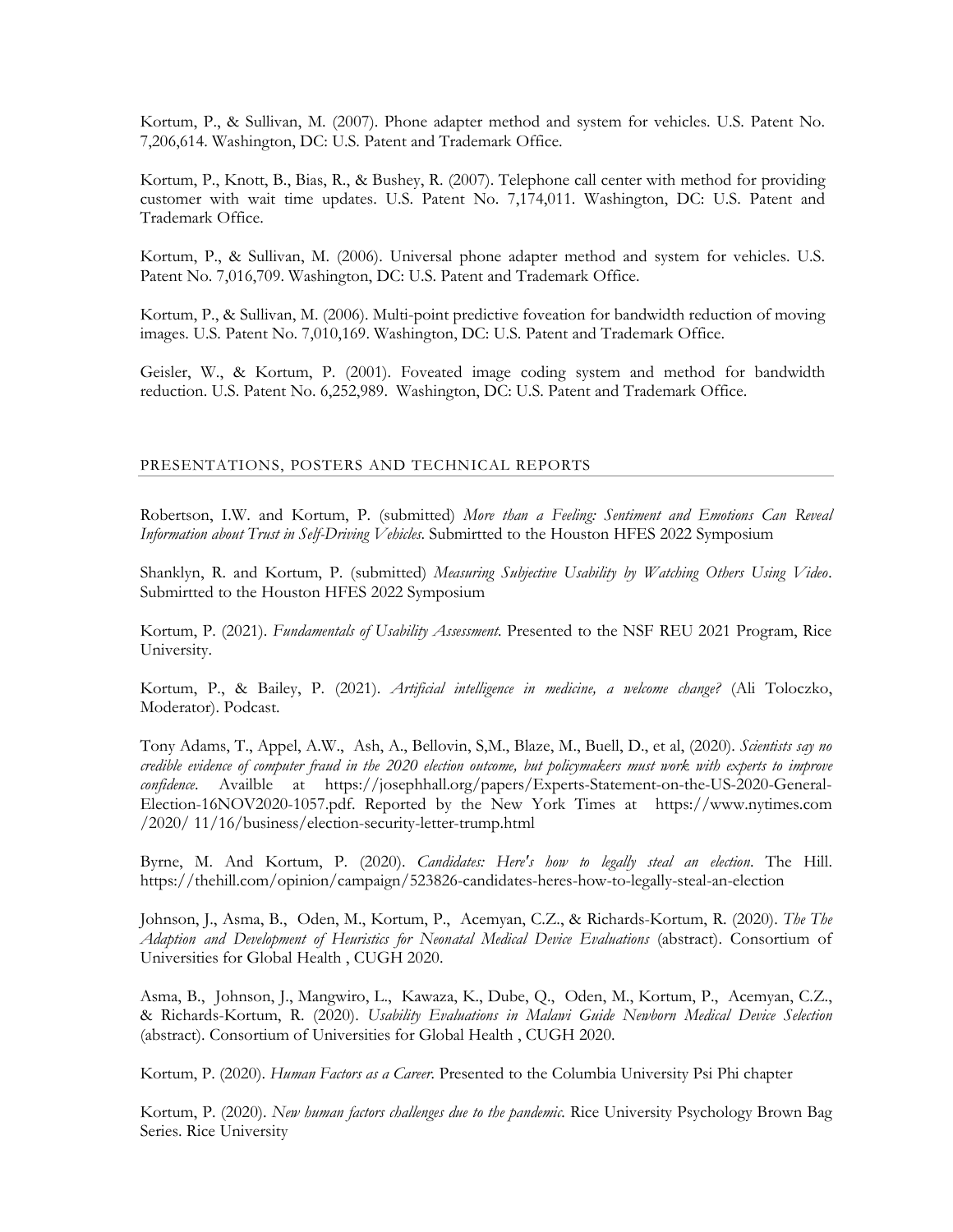Peres, S.C., Harper, C. & Kortum, P. (2020) *Translating Our Science: Academics and Practitioners Meet*. 64th Annual Meeting of the Human Factors and Ergonomics Society, Networking sessions.

Kortum, P., Davis, K. & Boehm-Davis, D. (2020). *How does HFES lead in the Future?* 64th Annual Meeting of the Human Fctors and Ergonomics Society, Chats with Fellows.

Kortum, P. (2020). *What's new in Usability?* Presented to the Houston Human Factors and Ergonomics Society. Video avaialble at<https://youtu.be/x72cFVSePiA>

Kortum, P. (2020). *Usability Assessment: Questions and Answers.* Presented to the Tennessee Human Factors and Ergonomics Society

Kortum, P. (2020). *Not your same old usability New things to consider when measuring usability.* Presented at the 2020 UXD Consortium Annual Meeting

Stein, R.M., Vann, E., Acemyan, C.Z., Kortum, P., & Wallach, D. (2020). *To protect democracy, we must protect voters, poll workers in fall elections.* Houston Chronicle Editorial. Available at [https://www.houstonchronicle.com/opinion/outlook/article/Opinion-To-protect-democracy-we](https://www.houstonchronicle.com/opinion/outlook/article/Opinion-To-protect-democracy-we-must-protect-15284255.php?cmpid=gsa-chron-result)[must-protect-15284255.php?cmpid=gsa-chron-result](https://www.houstonchronicle.com/opinion/outlook/article/Opinion-To-protect-democracy-we-must-protect-15284255.php?cmpid=gsa-chron-result)

Kortum, P. (2020). *Industry vs. Academics: The joys of a life in Industry.* University of Houston Professional Issues lecture.

Kortum, P. (2019). *Has Human Factors Losts its Mojo?* 63rd Annual Meeting of the Human Factors and Ergonomimcs Society, Posters with Fellows, Seattle WA.

Kortum, P. (2019). *User Centered Design for Engineering*. Rice University Senior Engineering Design Lecture.

Kortum, P. (2019). *Usability Assessment: What is usability?* Rice University NSF Psychological Sciences REU Faculty Lecture.

Robertson, I. & Kortum, P. (2019). *The creation of a subjective measurement of user trust in autonomous vehicles*. 15th Houston Human Factors and Ergonomics Conference, Houston, TX.

Acemyan, C.Z., Sharman, J., Wallach, D, Kortum, P. And Budimlic, Z. (2018). *Factors Impacting Grade Outcomes in an Undergraduate Computer Science/JAVA Course*. Rice University Center for Teaching Excellence "What's New in Research on Teaching and Learning" Lecture.

Kortum, P. (2018). *Human Factors in Medicine: An Introduction*. Baylor College of Medicine Institutes for Healthcare Improvement. Baylor College of Medicine, Houston, TX.

Xiong, J., Acemyan, C.Z. & Kortum, P. (2018). *SUSapp: A free mobile application that makes the SUS easier to use in research.* 14th Houston Human Factors and Ergonomics Conference, Houston, TX.

Robertson, I. & Kortum, P. (2018). *A Quantitative Comparison of Methods for Collecting Subjective Usability Ratings*. 14th Houston Human Factors and Ergonomics Conference, Houston, TX.

Kortum, P. (2018). *Active Learning Methods in HCI*. Rice University Psychology Brown Bag Series, Teaching Research Group. Rice University.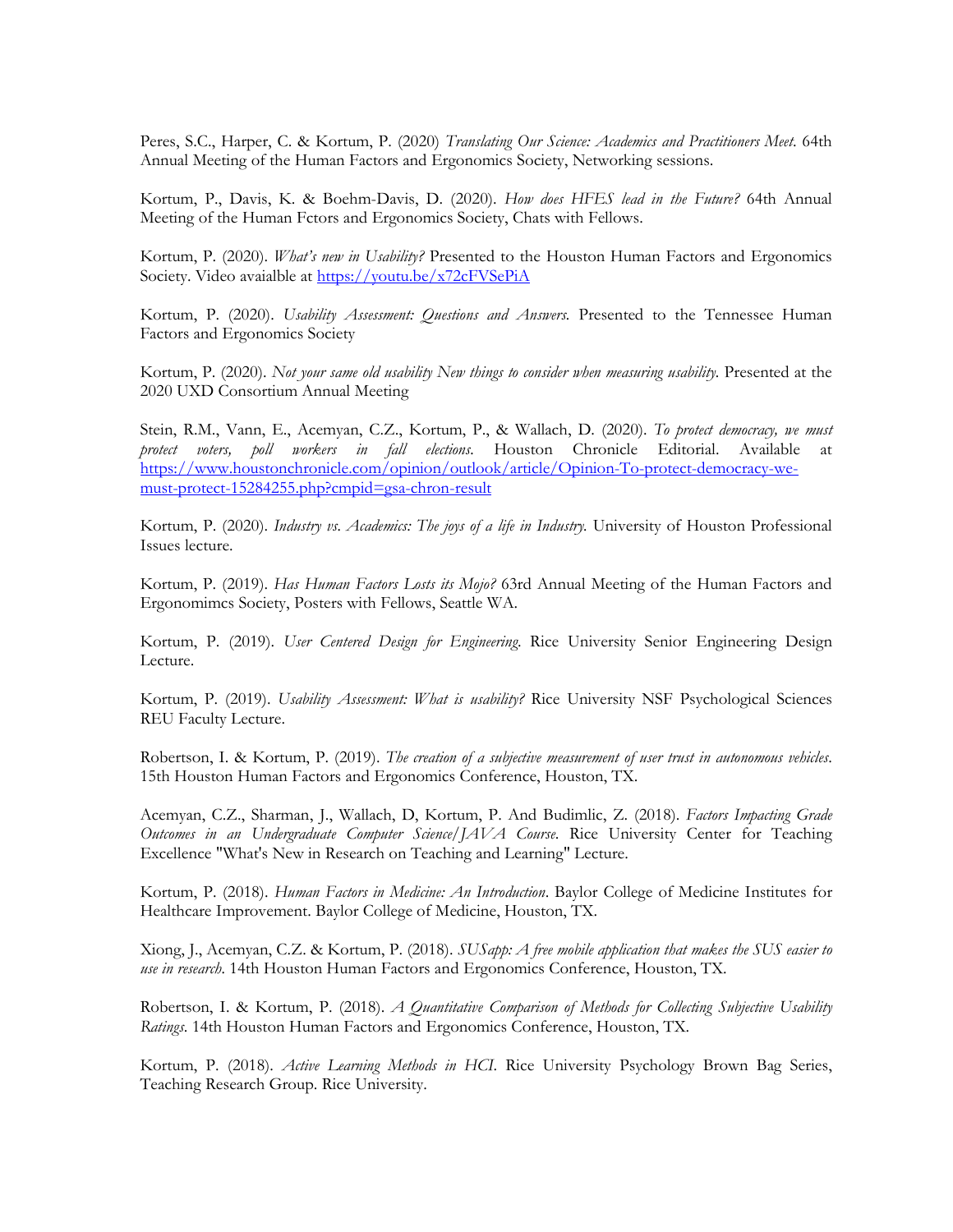Robertson, I, Oswald, F.L. & Kortum, P. (2017). *Detecting voting errors – What's personality got to do with it?* Southwestern Regional Human Factors and Ergonomics Society Conference, San Antonio, TX.

Gao, M. & Kortum, P. (2017) *Psychometric Evaluation of the USE Questionnaire.* Southwestern Regional Human Factors and Ergonomics Society Conference, San Antonio, TX.

Kortum, P. (2017). *Where do we go from here, Human Factors?* Rice University Psychology Brown Bag Series. Rice University.

Kortum, P. (2017). *Has human factors and usability losts its Mojo?* Houston Human Factors and Ergonomics Society Spring 2017 Meeting, University of Houton – Clear Lake.

Kortum, P. (2016). *Human Factors Engineering in Medical Technology.* MedTech Industry Seminar Series, Global Medical Innovation MBE Program, Department of Bioengineering, Rice University

Acemyan, C.Z, Kortum, P & Wallach, D. (2015). *How secure is your vote? Perceptions of voting system security*. 11th Houston Human Factors and Ergonomics Conference, Houston, TX. \*(Winner, Best Research Presentation).

Belton, G., Acemyan, C.Z., Kortum, P., Calan, A., Wallach, D. & Byrne, M.D. (2015). *A Usability assessment of STAR-Vote, a new high security voting system.* 11th Houston Human Factors and Ergonomics Conference, Houston, TX. \*(Winner, Best Research Poster).

Holmes, D. V., & Kortum, P. (2014). *Checking your answers: An investigation of DRE review screen design.* Southwestern Regional Human Factors and Ergonomics Society Conference, College Station, TX.

Acemyan, C. Z., Kortum, P., & Byrne, M. D. (2014). *What is it like to vote with a voter verifiable e2e voting system? A live demonstration that highlights the usability of Prêt à Voter*. Southwestern Regional Human Factors and Ergonomics Society Conference, College Station, TX.

Callan, A., & Kortum, P. (2014). *Recency effects in the measurement of multiple tasks using the System Usability Scale.* Southwestern Regional Human Factors and Ergonomics Society Conference, College Station, TX.

Neal, T., & Kortum, P. (2014). *An assessment of users' ability to prospectively judge usability.* Southwestern Regional Human Factors and Ergonomics Society Conference, College Station, TX. \*(Winner, best student research poster)

Kortum, P. (2014). *(Un)usable computing*. Scientia Lecture Series, 'The Power of Ideas', Rice University

Kortum, P. (2014). *Creating a positive relationship with your advisor.* Rice University Graduate and Postdoctoral Studies Workshop Panel.

Kortum, P. (2013). *The intersection between Social Science and Engineering.* Presentation to the Rice Gateway Study of Leadership, Houston, TX.

Payne, D. A., & Kortum, P. (2013). *Is there a benefit to delaying the introduction of performance supports?: An exploration of predictive spell-check*. 10th Houston Human Factors and Ergonomics Conference, Houston, TX. \*(Winner, best student research poster)

Kortum, P. (2013). *Hands-on demonstrations for teaching statistics*. Southwest Psychological Association Conference, Fort Worth, TX.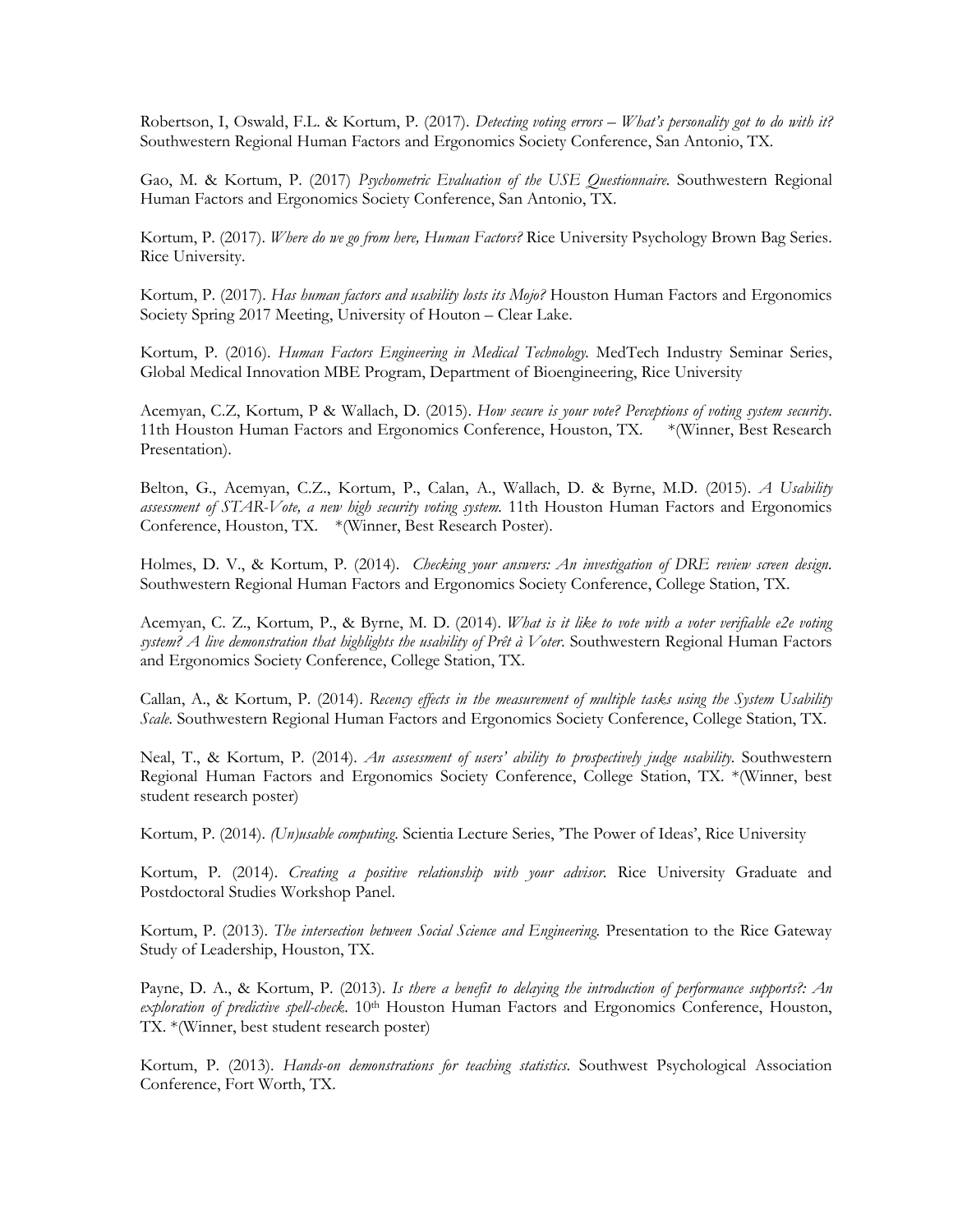Tossell, C. C., Kortum, P., Shepard, C. W., Rahmati, A., & Zhong, L. (2012). The next step in mobile search: Integration. *ACM SIGCHI's International Conference on Human-Computer Interaction with Mobile Devices and Services, MobileHCI 2012, Panel.*

Rahmati, A., Shepard, C., Tossell, C., Zhong, L., & Kortum, P. (2012). *Practical context awareness: measuring and utilizing the context dependency of mobile usage.* Rice University Technical Report 2012-08-31, August 2012.

Benaloh, J., Byrne, M., Kortum, P., McBurnett, N., Pereira, O., Stark, P. B., & Wallach, D. S. (2012). STAR-Vote: A Secure, Transparent, Auditable, and Reliable Voting System. eprint arXiv:1211.1904

Wallach, D., Wagner, D., Stark, P. B., & Kortum, P. (2012). The Center for Information Technology Policy at Princeton Symposium, E-voting Risk and Opportunity. Panelist on the topic *The Future of E-Voting – Remote, Internet-Based, and Secure?* Ed Felton, Moderator. Available on-line at [http://youtu.be/1Z6JW1t\\_sFI](http://youtu.be/1Z6JW1t_sFI)

Holmes, D., & Kortum, P. (2012). IVR voting system usability. 9th Houston Human Factors and Ergonomics Conference, Houston, TX.

Acemyan, C. Z., & Kortum, P. (2012). *Does the voting environment affect perceived system usability and trust? The relationship between DRE placement within a polling station and voters' perceptions of usability, trust, and preference.* 9 th Houston Human Factors and Ergonomics Conference, Houston, TX. \*(Winner, best student research presentation)

Acemyan, C. Z., & Kortum, P. (2012). *The relationship between trust and usability in voting systems*. Southwestern Psychological Association Conference, Oklahoma City, OK.

Holmes, D., & Kortum, P. (2012). *Effects of voice type on performance*. Southwestern Psychological Association Conference, Oklahoma City, OK.

Jain, S., & Kortum, P. (2012). *Using cognitive design principles to maximize effectiveness and efficiency of physicianfacing interfaces*. Southwestern Psychological Association Conference, Oklahoma City, OK.

Kortum, P. T. (2012). Academic Careers Workshop Panelist. Southwestern Psychological Association Conference, Oklahoma City, OK.

Kortum, P. (2011). *Everyday usability*. Presentation at World Usability Day, Rice University.

Rahmati, A., Shepard, C., Tossell, C. C., Dong, M., Wang, Z., Zhong, L., & Kortum, P. (2011). *Tales of 34 iPhone users: How they change and why they are different*. arXiv:1106.5100, TR-2011-06-24, Rice University.

Rahmati, A., Shepard, C., Tossell, C., Zhong, L., Kortum, P., Nicoara, A., & Singh, J. (2010). *Seamless flow migration on smartphones without network support*. TR-2010-12-14, Rice University.

Peres, S. C., Kortum, P., Muddimer, A., Akladios, M., & Himanga, J. C. (2011). *Software ergonomics*. 2<sup>nd</sup> Texas Regional Human Factors and Ergonomics Society Conference, Clear Lake, TX.

Barg-Walkow, L. H., Tossell, C. C., & Kortum, P. (2011). *Smartphone emoticon usage*. 2nd Texas Regional Human Factors and Ergonomics Society Conference, Clear Lake, TX.

Holmes, D., & Kortum, P. (2011). *Usability of IVR voting systems*. 2nd Texas Regional Human Factors and Ergonomics Society Conference, Clear Lake, TX.